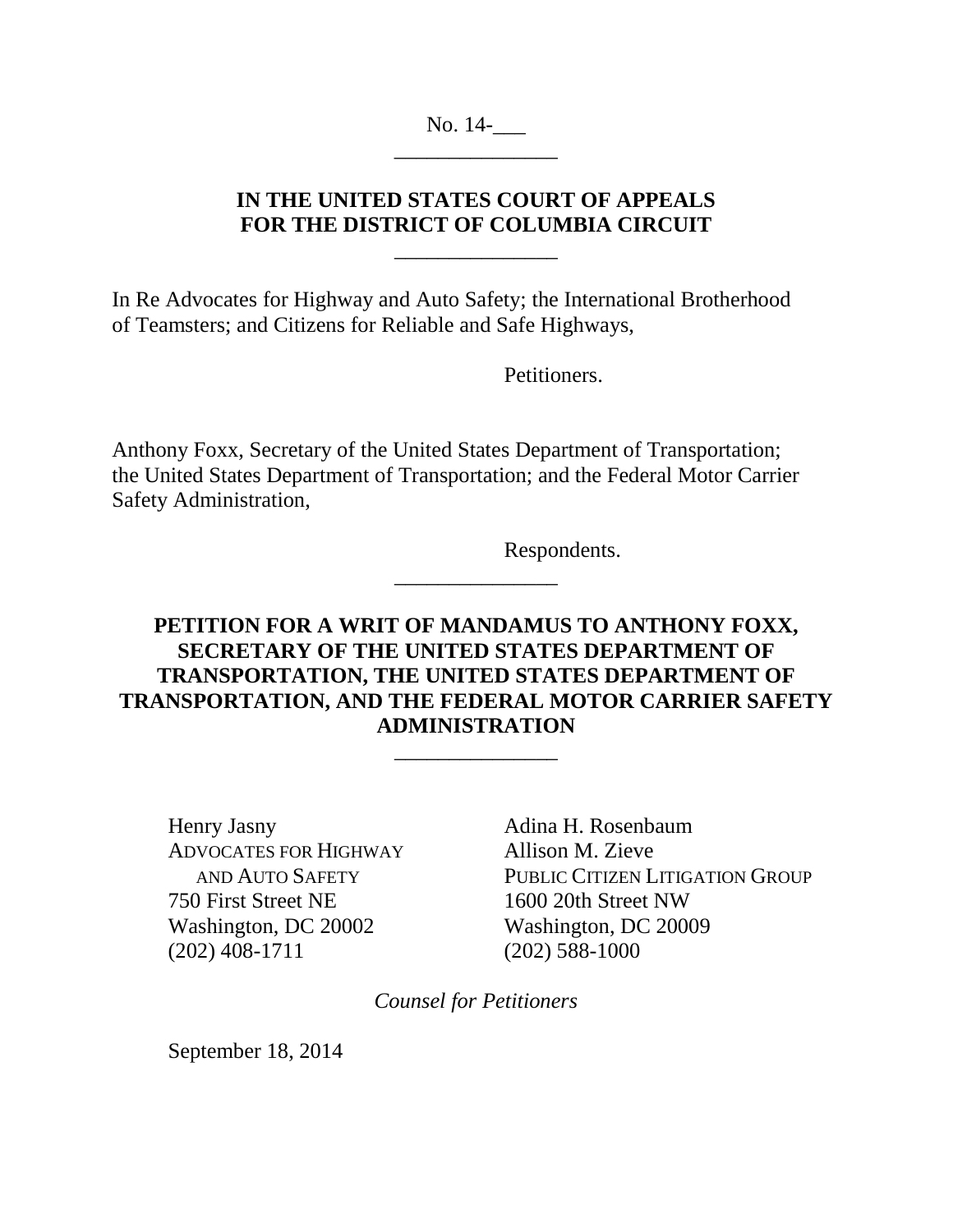|          | A.              |                                                                                                                  |  |
|----------|-----------------|------------------------------------------------------------------------------------------------------------------|--|
|          | <b>B.</b>       |                                                                                                                  |  |
|          | $\mathcal{C}$ . |                                                                                                                  |  |
|          | D.              |                                                                                                                  |  |
|          |                 |                                                                                                                  |  |
|          | A.              | DOT's Failure To Issue the Entry-Level Driver Training                                                           |  |
|          | <b>B.</b>       | This Court Should Issue an Order Compelling DOT To<br>Promulgate the Entry-Level Driver Training Regulation by a |  |
|          |                 |                                                                                                                  |  |
| ADDENDA: |                 |                                                                                                                  |  |

Certificate as to Parties, Rulings, and Related Cases Under Circuit Rules 21(d) and 28(a)(1) (Including Circuit Rule 26.1 Statement) ............................21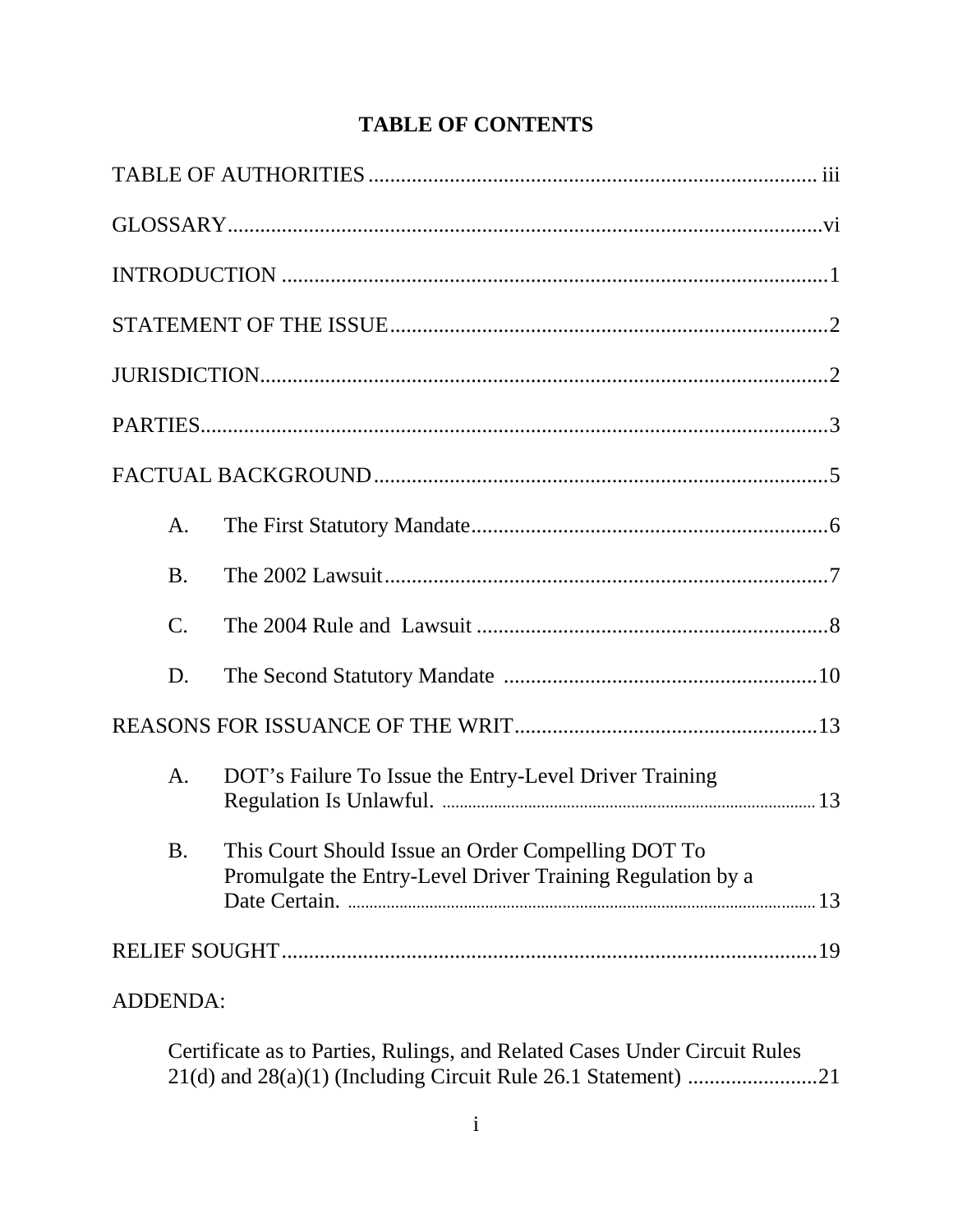- Exhibit 1: Declaration of Jacqueline Gillan
- Exhibit 2: Declaration of Christina Mullen
- Exhibit 3: Declaration of Lamont Byrd
- Exhibit 4: Declaration of Jahn Lannen

## CERTIFICATE OF SERVICE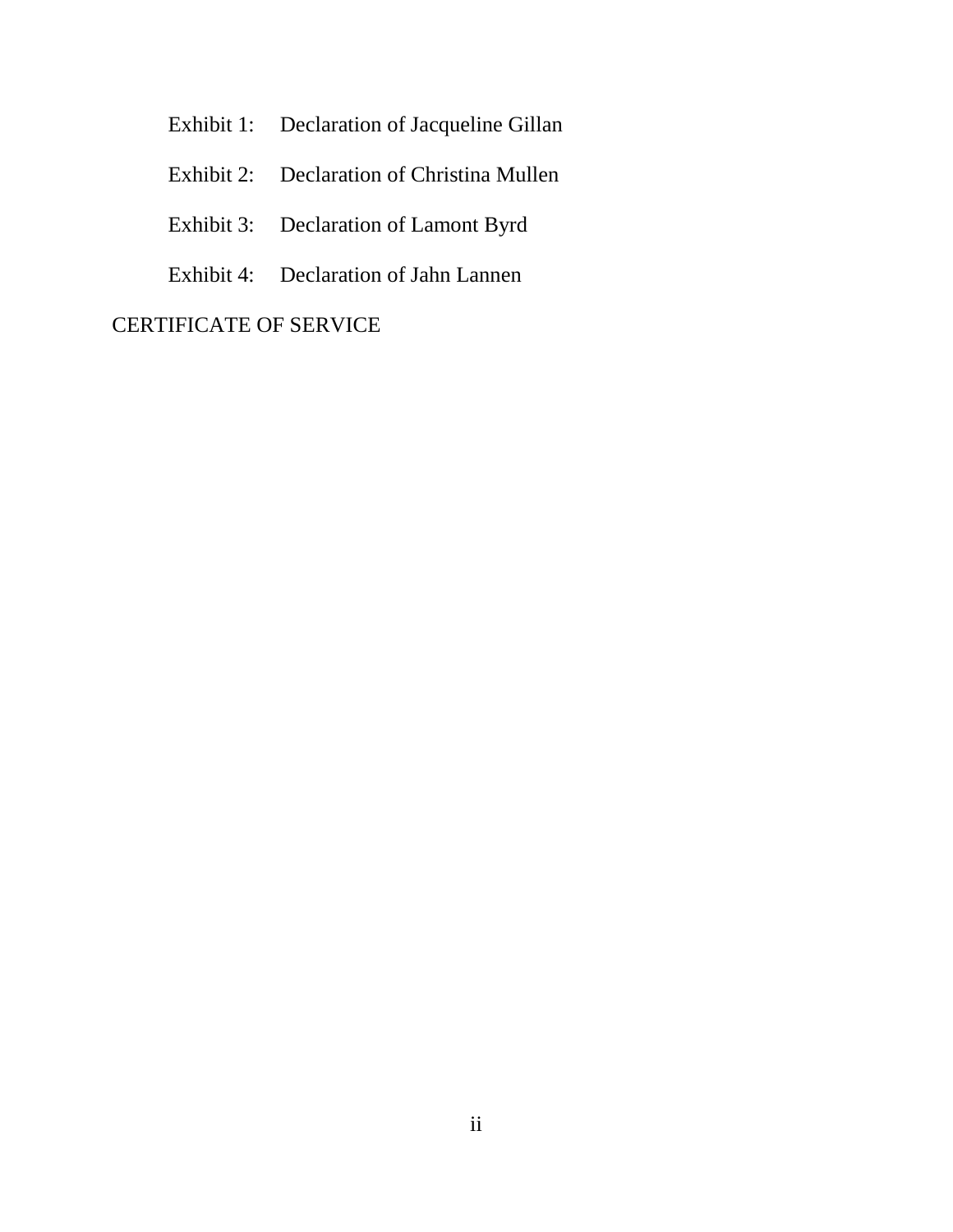# **TABLE OF AUTHORITIES**

## **CASES**

| Advocates for Highway & Auto Safety v. FMCSA,  |
|------------------------------------------------|
| In re Aiken County,                            |
|                                                |
| In re American Rivers & Idaho Rivers United,   |
| In re Bluewater Network,                       |
|                                                |
| In re Core Communications, Inc.,               |
| MCI Telecommunications Corp. v. FCC,           |
|                                                |
| Midwest Gas Users Ass'n v. FERC,               |
| In re People's Mojahedin Organization of Iran, |
| Public Citizen Health Research Group v. Brock, |
|                                                |
| Radio-Television News Directors Ass'n v. FCC,  |
|                                                |

\*Authorities on which this petition chiefly relies are marked with an asterisk.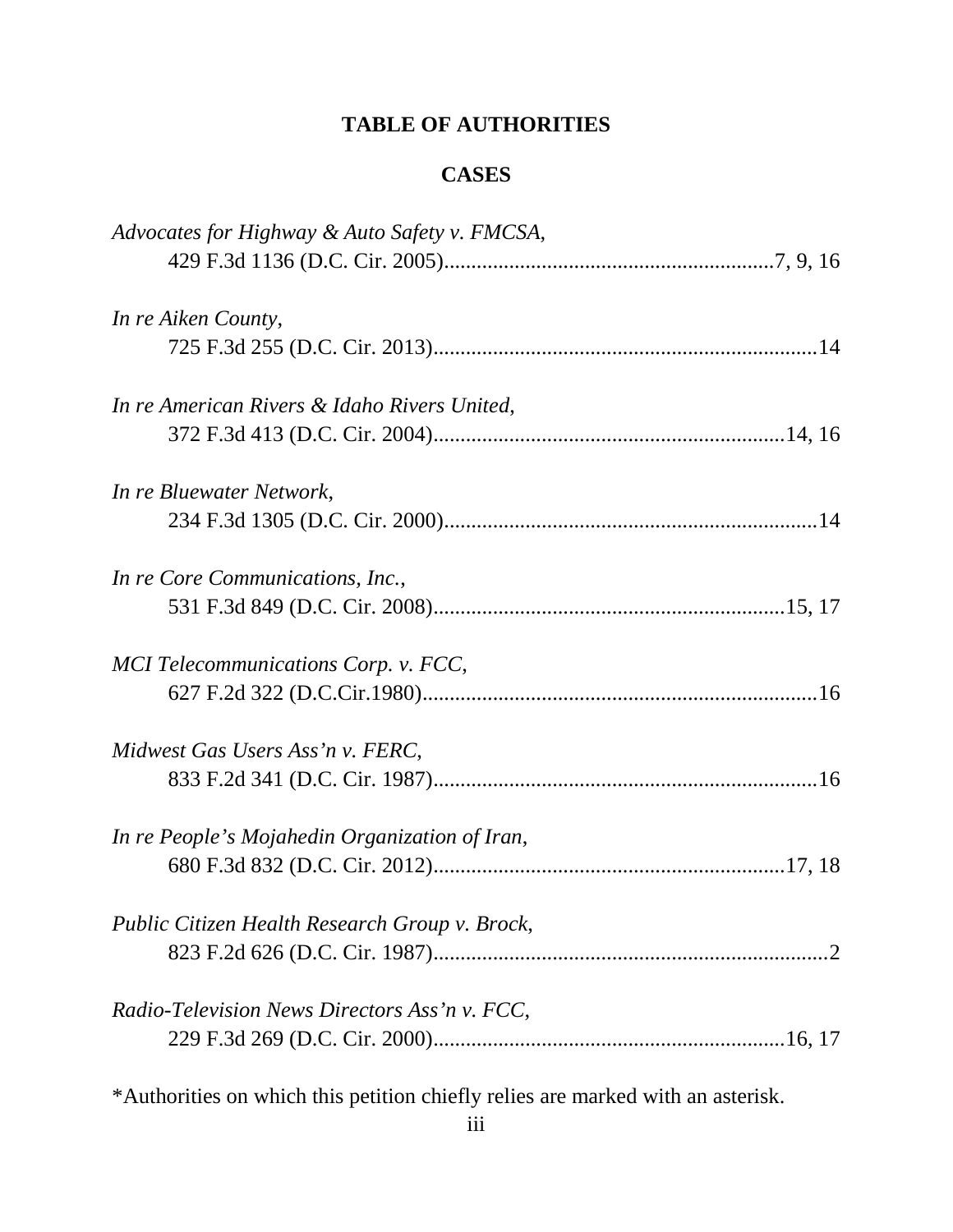| <i>*Telecommunications Research &amp; Action Center v. FCC,</i> |  |  |  |  |
|-----------------------------------------------------------------|--|--|--|--|
|                                                                 |  |  |  |  |
| TVA v. Hill,                                                    |  |  |  |  |
| STATUTES AND REGULATORY MATERIALS                               |  |  |  |  |
|                                                                 |  |  |  |  |
|                                                                 |  |  |  |  |
|                                                                 |  |  |  |  |
|                                                                 |  |  |  |  |
|                                                                 |  |  |  |  |
|                                                                 |  |  |  |  |
|                                                                 |  |  |  |  |
|                                                                 |  |  |  |  |
|                                                                 |  |  |  |  |
|                                                                 |  |  |  |  |
|                                                                 |  |  |  |  |
|                                                                 |  |  |  |  |
|                                                                 |  |  |  |  |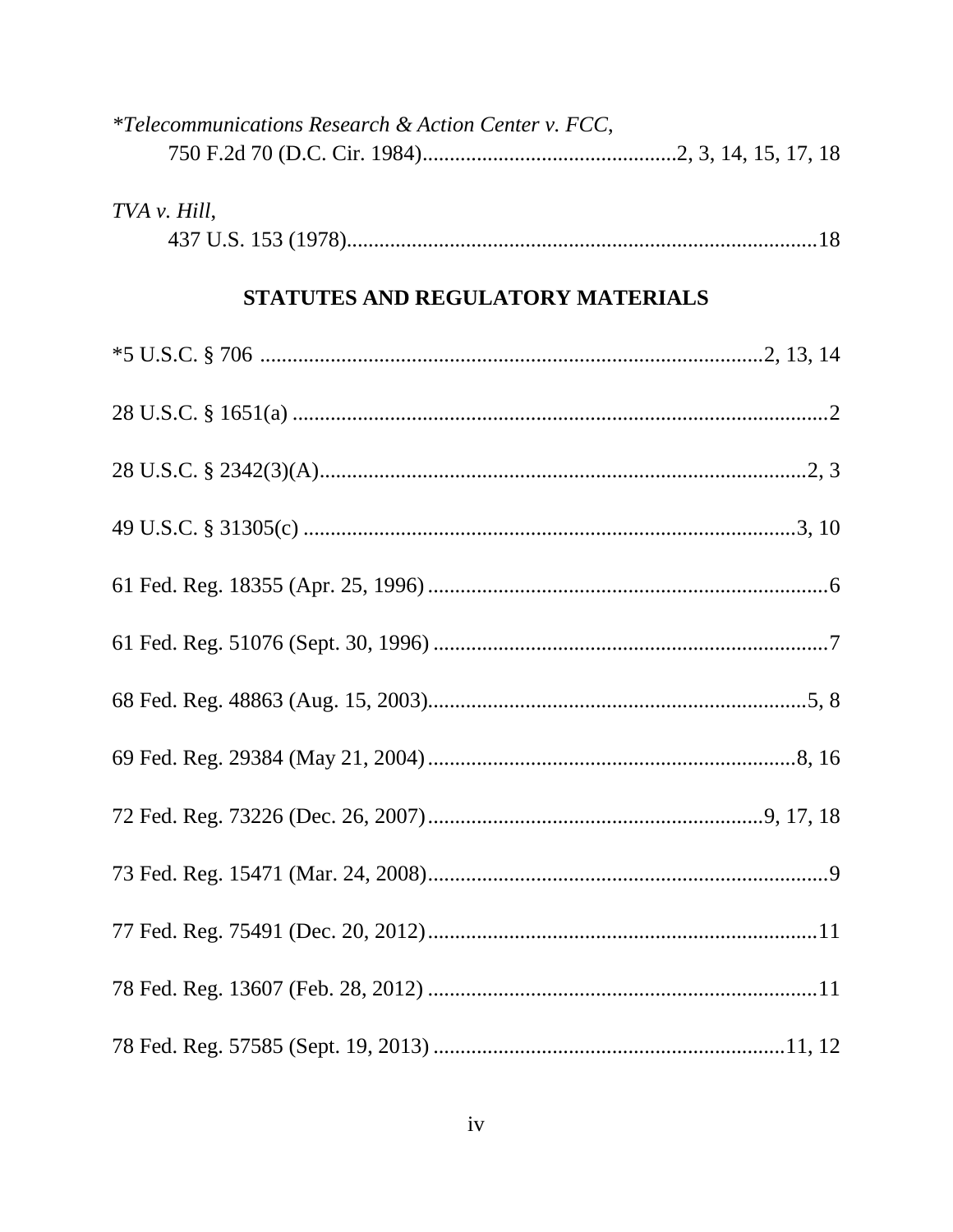| Intermodal Surface Transportation Efficiency Act,   |
|-----------------------------------------------------|
| *Moving Ahead for Progress in the 21st Century Act, |
|                                                     |

# **MISCELLANEOUS**

| Federal Highway Administration, Assessing the Adequacy of Commercial                                                                     |
|------------------------------------------------------------------------------------------------------------------------------------------|
| Motor Vehicle Driver Training: Final Report, Vol. I: Executive                                                                           |
|                                                                                                                                          |
| Petition for a Writ of Mandamus and for Relief from Unlawfully Withheld Agency<br>Action, In re Citizens for Reliable and Safe Highways, |
|                                                                                                                                          |
| Settlement Agreement, In re Citizens for Reliable and Safe Highways,                                                                     |
|                                                                                                                                          |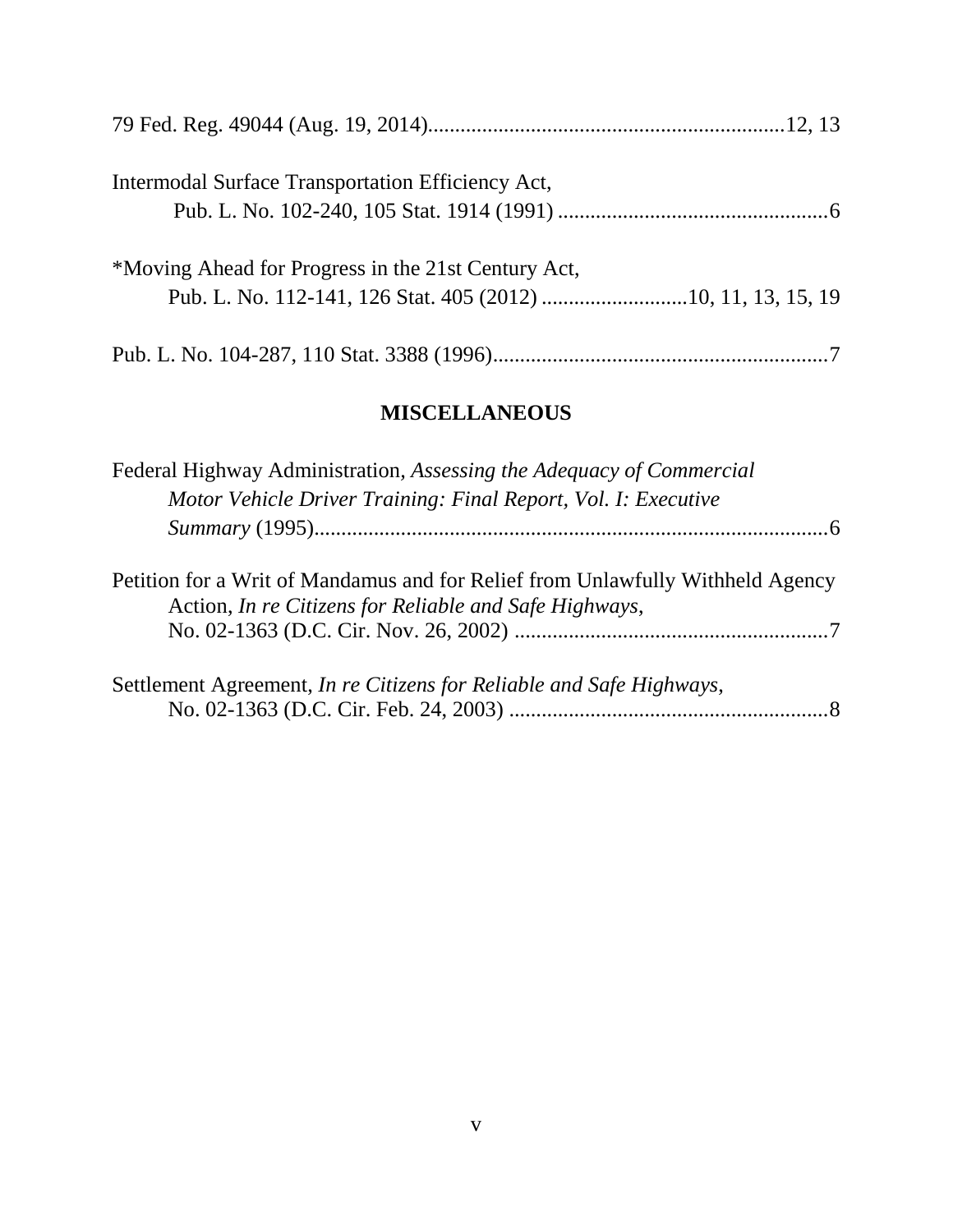# **GLOSSARY**

| APA          | Administrative Procedure Act                         |
|--------------|------------------------------------------------------|
| <b>DOT</b>   | Department of Transportation                         |
| <b>FMCSA</b> | <b>Federal Motor Carrier Safety Administration</b>   |
| <b>ISTEA</b> | Intermodal Surface Transportation Efficiency Act     |
| $MAP-21$     | Moving Ahead for Progress in the 21st Century Act    |
| <b>TRAC</b>  | <b>Telecommunications Research and Action Center</b> |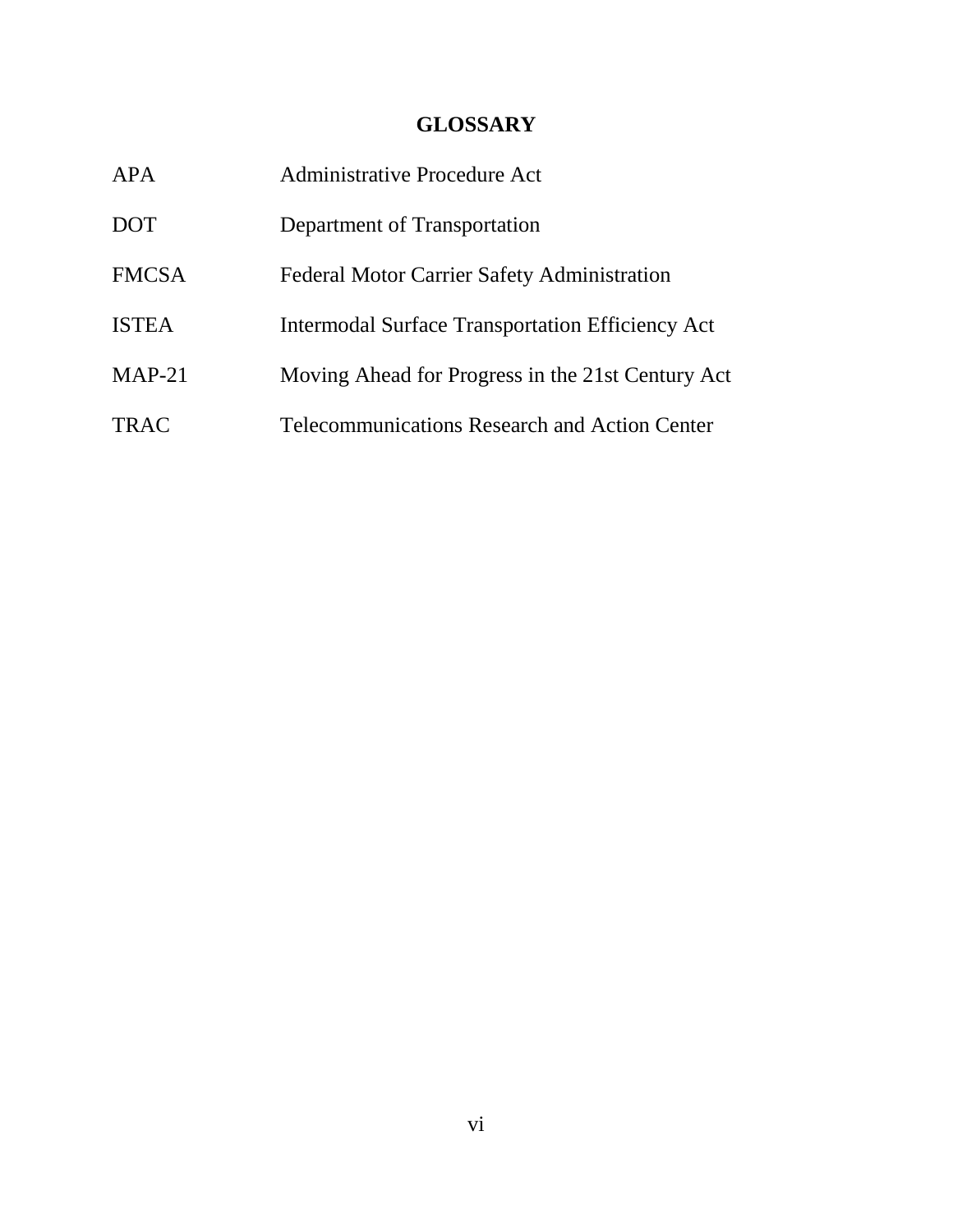#### **INTRODUCTION**

In 1991, Congress ordered the Department of Transportation (DOT) to conduct a rulemaking on entry-level training for commercial motor vehicle operators. The statute required that the rulemaking be completed by 1993. More than eight years after that deadline, when DOT still had not completed the rulemaking, organizations concerned with vehicle safety filed a petition with this Court, asking it to order DOT to act. In a settlement agreement, DOT agreed to issue a final rule by 2004.

DOT issued a final rule that year, but its rule was so at odds with the record it had assembled that this Court, considering a challenge brought by safety advocates, declared the rule arbitrary and capricious and remanded to the agency for further rulemaking. When more than six more years passed without the agency completing that rulemaking, Congress enacted another statute, directing DOT to issue regulations establishing entry-level training requirements for commercial motor vehicle operators. This time, Congress set a deadline of October 1, 2013.

Congress's most recent deadline has come and gone, almost another year has passed, and the agency still has not issued a proposed rule, let alone the final rule required by law. Indeed, the agency has made clear that it has not yet even decided whether to undertake notice-and-comment rulemaking or to conduct a negotiated rulemaking.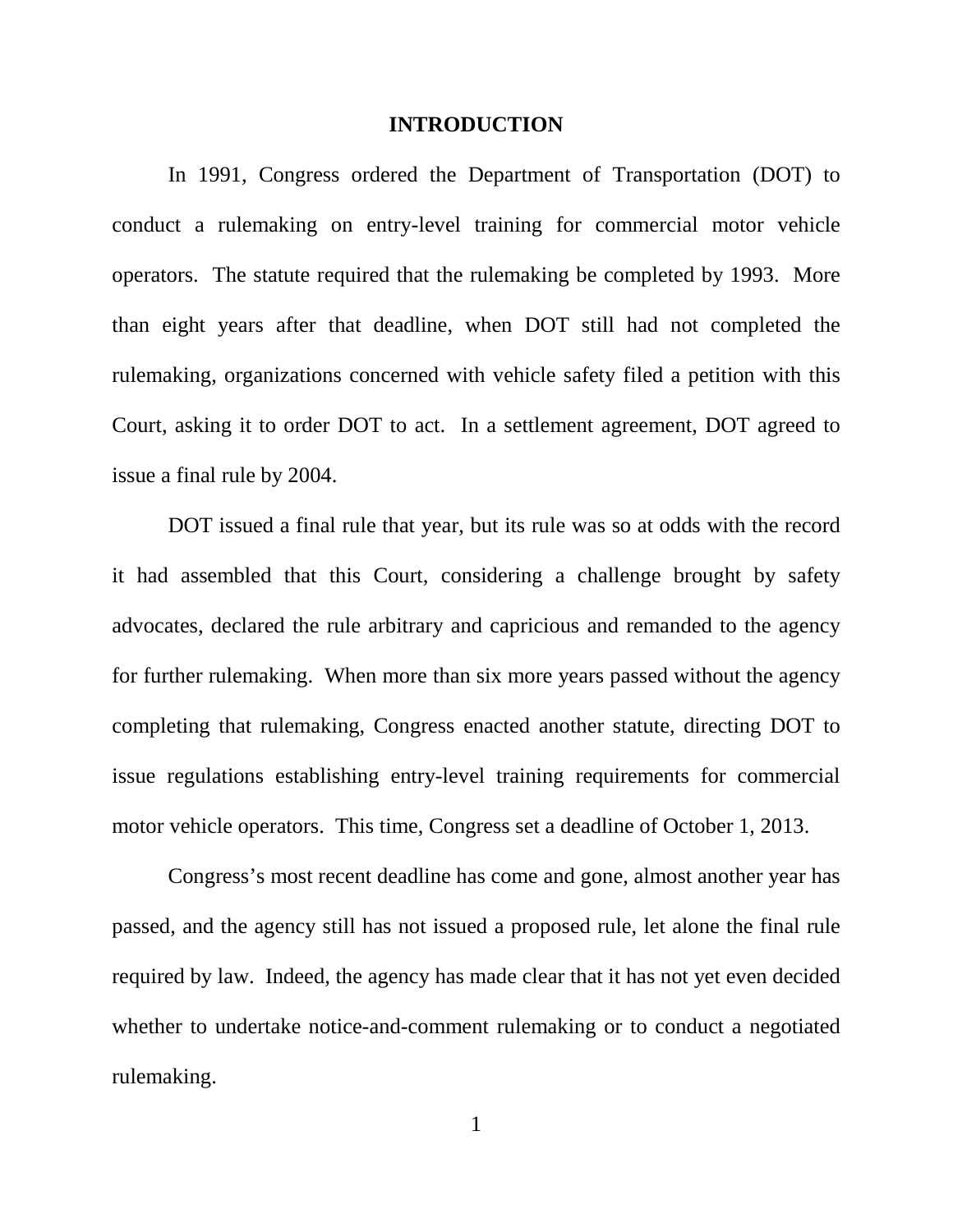"At some point, [the Court] must lean forward from the bench to let an agency know, in no uncertain terms, that enough is enough." *Public Citizen Health Research Group v. Brock*, 823 F.2d 626, 627 (D.C. Cir. 1987). That point has come. This Court should order the agency to publish proposed regulations establishing minimum entry-level training requirements for commercial motor vehicle operators within 60 days of the Court's order, and to issue a final rule within 120 days thereafter.

#### **STATEMENT OF THE ISSUE**

Whether DOT's failure to promulgate an entry-level driver training regulation within the statutory deadline set by Congress, or within the more than eleven months since that deadline passed, constitutes agency action "unlawfully withheld" and "not in accordance with law," 5 U.S.C. § 706, and entitles Petitioners to an order compelling DOT to promulgate an entry-level driver training regulation by a date certain.

#### **JURISDICTION**

The Hobbs Act, 28 U.S.C. § 2342(3)(A), "read in conjunction with the All Writs Act," 28 U.S.C. § 1651(a), affords the Court jurisdiction over this case. *Telecomms. Research & Action Ctr. v. FCC*, 750 F.2d 70, 75 (D.C. Cir. 1984) (*TRAC*). Where a statute provides a court of appeals with jurisdiction over petitions by persons adversely affected by an agency order, that jurisdiction also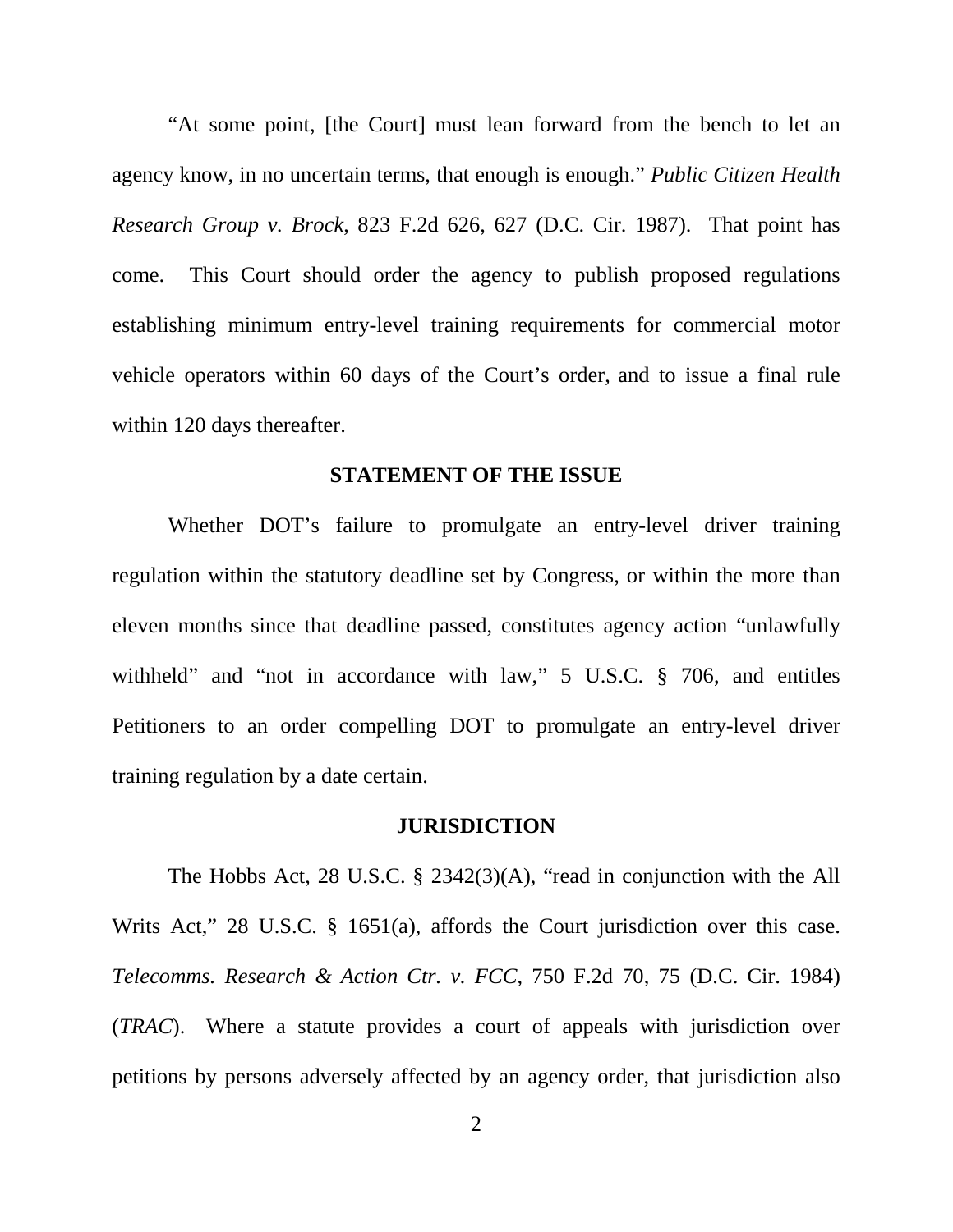covers petitions by parties adversely affected by the agency's *failure* to act: "Because the statutory obligation of a Court of Appeals to review on the merits may be defeated by an agency that fails to resolve disputes," a court of appeals may resolve claims about an agency's failure to act "in order to protect its future jurisdiction." *Id.* at 76.

 Here, jurisdiction to review challenges to DOT regulations establishing minimum entry-level training requirements for commercial motor vehicle operators lies in this Court under 28 U.S.C. § 2342(3)(A), which grants the courts of appeals jurisdiction over, among other things, challenges to regulations promulgated by the Secretary of Transportation pursuant to chapter 313 of Title 49. Chapter 313 includes 49 U.S.C. § 31305(c), which requires the Secretary of Transportation to issue final regulations establishing minimum entry-level training requirements for commercial motor vehicle operators. Because this Court would have jurisdiction to review DOT's final entry-level driver training rule, it has jurisdiction to review DOT's failure to issue that rule. *TRAC*, 750 F.2d at 75-76.

## **PARTIES<sup>1</sup>**

Petitioner Advocates for Highway and Auto Safety (Advocates) is an alliance of consumer, health, and safety groups and insurance companies and agents working together to make America's roads safer. Ex. 1, Gillan Decl. ¶ 2.

 $\overline{a}$ 

<sup>&</sup>lt;sup>1</sup> Declarations on behalf of each Petitioner are attached to this petition as Exhibits 1 through 4.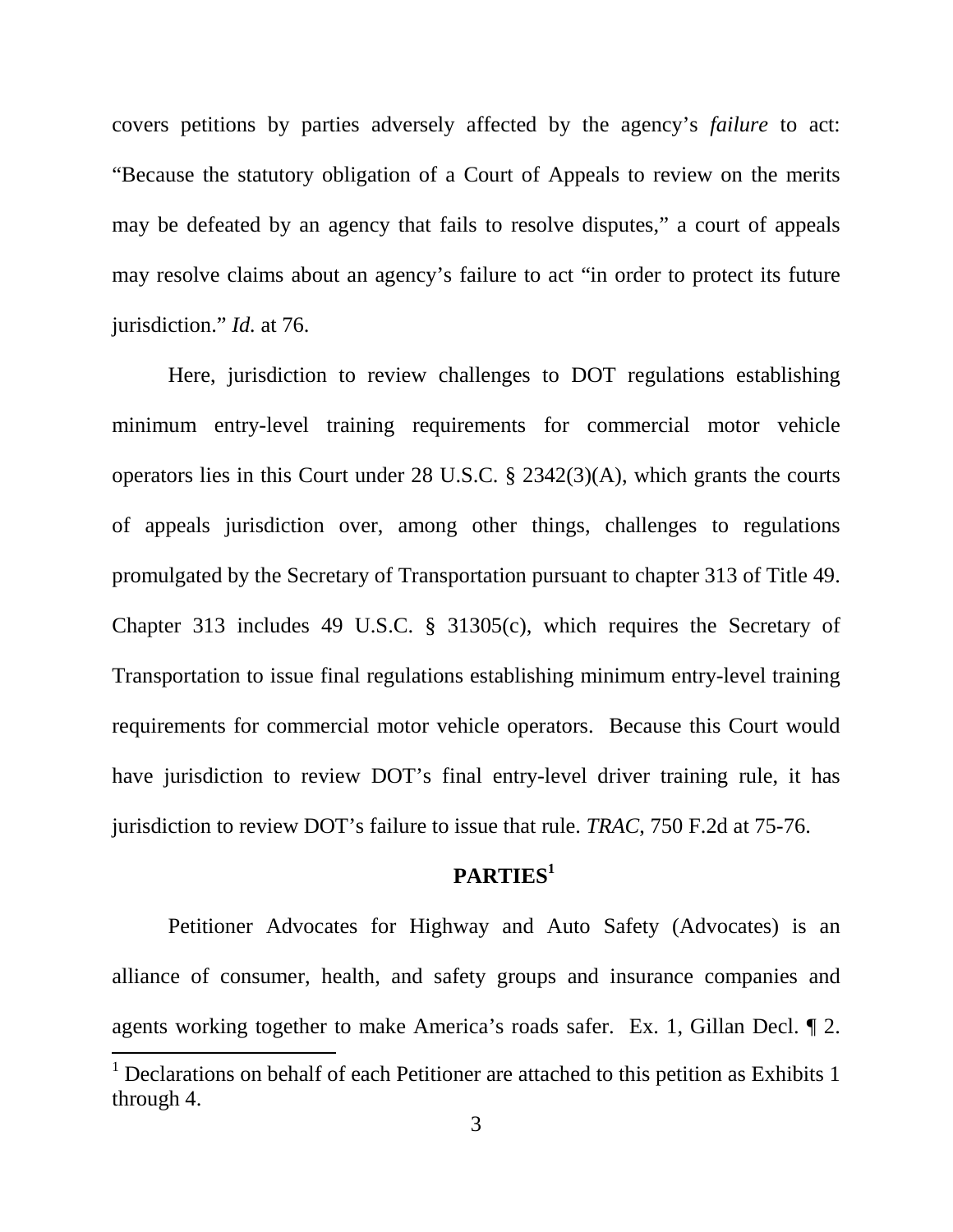Advocates promotes the adoption of laws, regulations, and programs that prevent motor vehicle crashes. *Id*. Advocates files this petition on behalf of its insurancecompany members, who may be liable for monetary damages and associated expenses when vehicles they insure are involved in crashes caused by commercial motor vehicle operators who have not received a minimum level of driver training. *Id*. ¶¶ 6-7; Ex. 2, Mullen Decl. ¶¶ 4-6.

Petitioner International Brotherhood of Teamsters is a labor organization with more than 1.2 million members who are employed in virtually every job classification of work in the United States and Canada. Ex. 3, Byrd Decl. ¶ 2. The International Brotherhood of Teamsters has tens of thousands of members who are commercial motor vehicle operators in the United States. *Id*. These members include entry-level drivers who are directly regulated by the entry-level driver training regulation that DOT enacted in 2004, which this Court declared arbitrary and capricious but left in place without vacatur when it remanded to the agency for further rulemaking. *Id*. ¶ 3. Entry-level drivers at workplaces at which drivers are represented by the International Brotherhood of Teamsters will be regulated by the entry-level driver training regulation that Congress has required DOT to promulgate. *Id*. ¶ 4.

Petitioner Citizens for Reliable and Safe Highways is a nationwide, nonprofit organization dedicated to improving overall truck safety in the United States.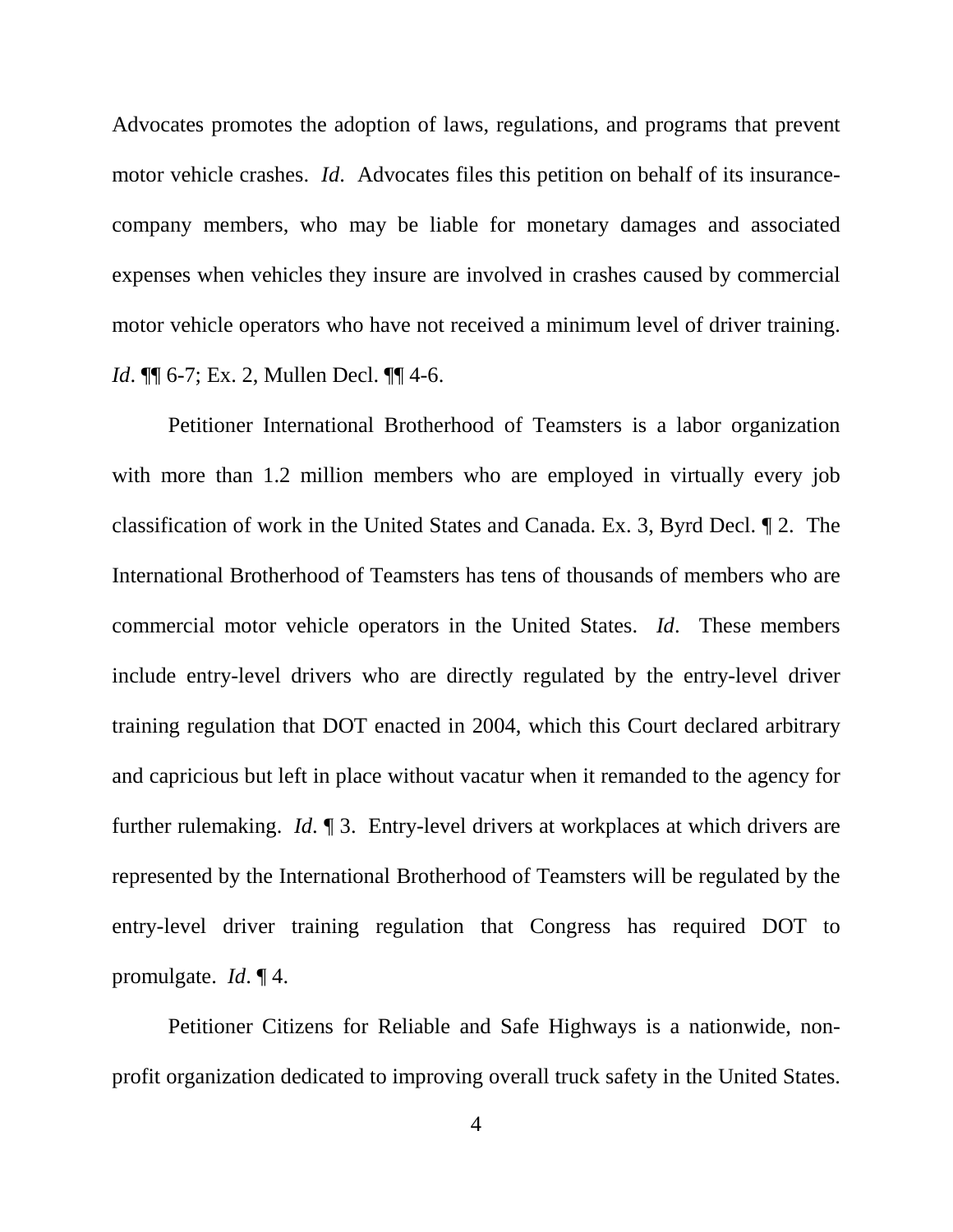Ex. 4, Lannen Decl. ¶ 2. Its volunteers include truck crash survivors and families of truck crash victims. *Id*. Citizens for Reliable and Safe Highways and its volunteers have been, and continue to be, injured by Respondents' failure to promulgate the entry-level driver training rule at issue here. *Id*. ¶ 5.

Respondent DOT is the federal agency responsible for ensuring the safety of American transportation systems. Respondent Anthony Foxx is the Secretary of DOT. He is responsible for carrying out DOT's legal responsibilities, including the issuance of the regulations at issue in this petition. Respondent Federal Motor Carrier Safety Administration (FMCSA) is the DOT subagency charged with implementing DOT's commercial vehicle safety obligations.

## **FACTUAL BACKGROUND**

In 1991, "concerned about the number of heavy truck crashes caused by inadequate driver training, and believ[ing] that better training would reduce these types of crashes," 68 Fed. Reg. 48863, 48867 (Aug. 15, 2003), Congress passed a law requiring a rulemaking on training for entry-level commercial motor vehicle drivers. More than twenty years, two lawsuits, and another statutory mandate later, DOT still has not enacted regulations requiring entry-level drivers to receive training in how to drive a commercial motor vehicle.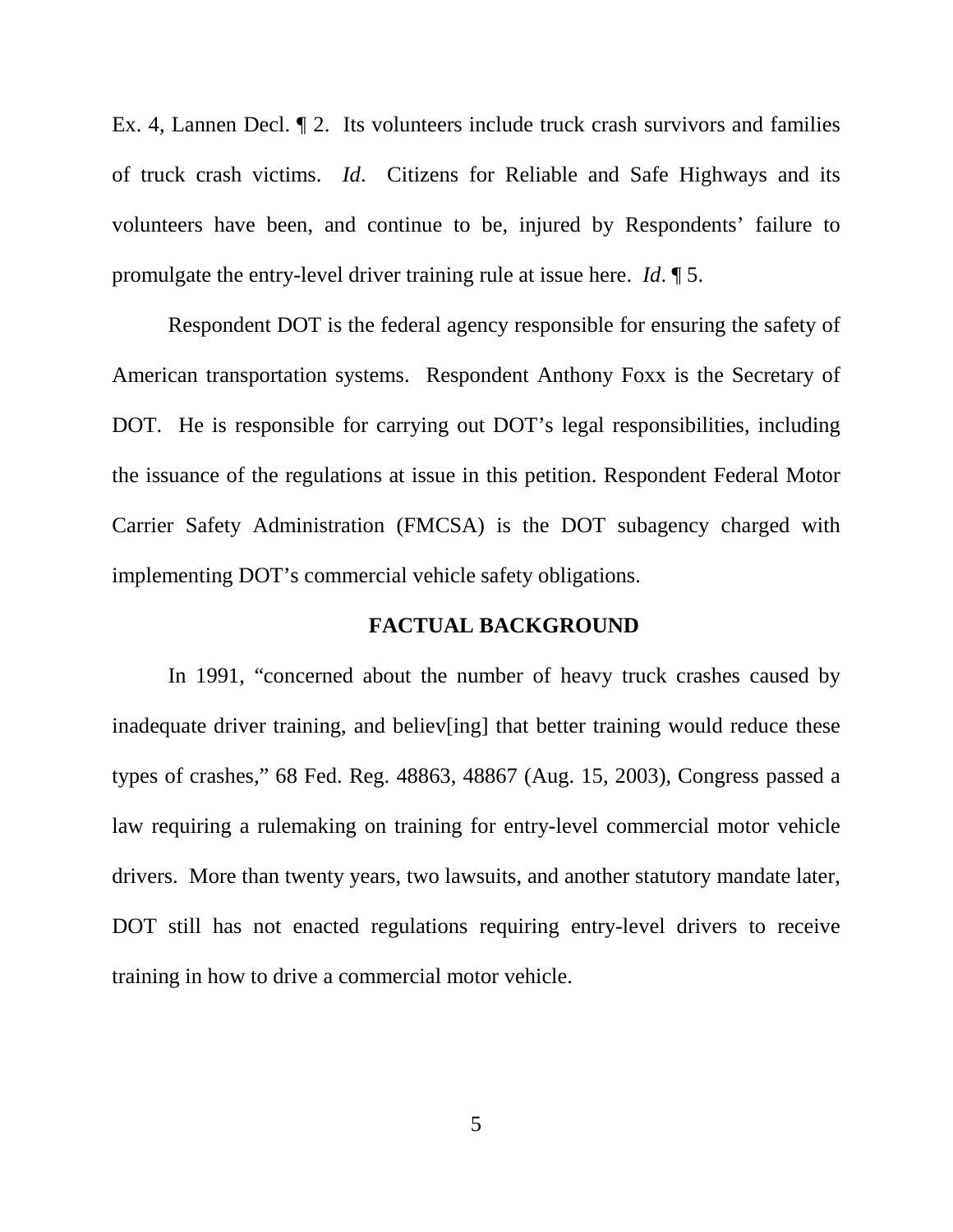#### **A. The First Statutory Mandate**

In the Intermodal Surface Transportation Efficiency Act (ISTEA), Pub. L. No. 102-240, § 4007, 105 Stat. 1914 (1991), Congress required the Secretary of Transportation to report to Congress on the effectiveness of private sector training of entry-level commercial motor vehicle drivers by December 18, 1992, and to complete a rulemaking proceeding on the need to require training of all entry-level drivers of commercial motor vehicles by December 18, 1993. *Id*. § 4007(a). The required report, which was submitted to Congress on February 5, 1996 (slightly more than three years late), concluded that training of new commercial motor vehicle drivers was inadequate. *See* Federal Highway Administration*, Assessing the Adequacy of Commercial Motor Vehicle Driver Training: Final Report, Vol. I: Executive Summary* 2 (1995). The report found, for example, that only 31.1 percent of heavy truck drivers and 18.2 percent of motorcoach drivers with five or fewer years of driving experience had received adequate training. *Id*. at 5. In an accompanying cost-benefit analysis, the agency determined that the benefits of an entry-level driver training program would outweigh its costs. *See* 61 Fed. Reg. 18355 (Apr. 25, 1996).

On April 25, 1996, DOT published a notice in the Federal Register requesting comment from the public on the two studies, *id*., and on November 13, 1996, the agency sponsored a public meeting on training entry-level drivers. *See*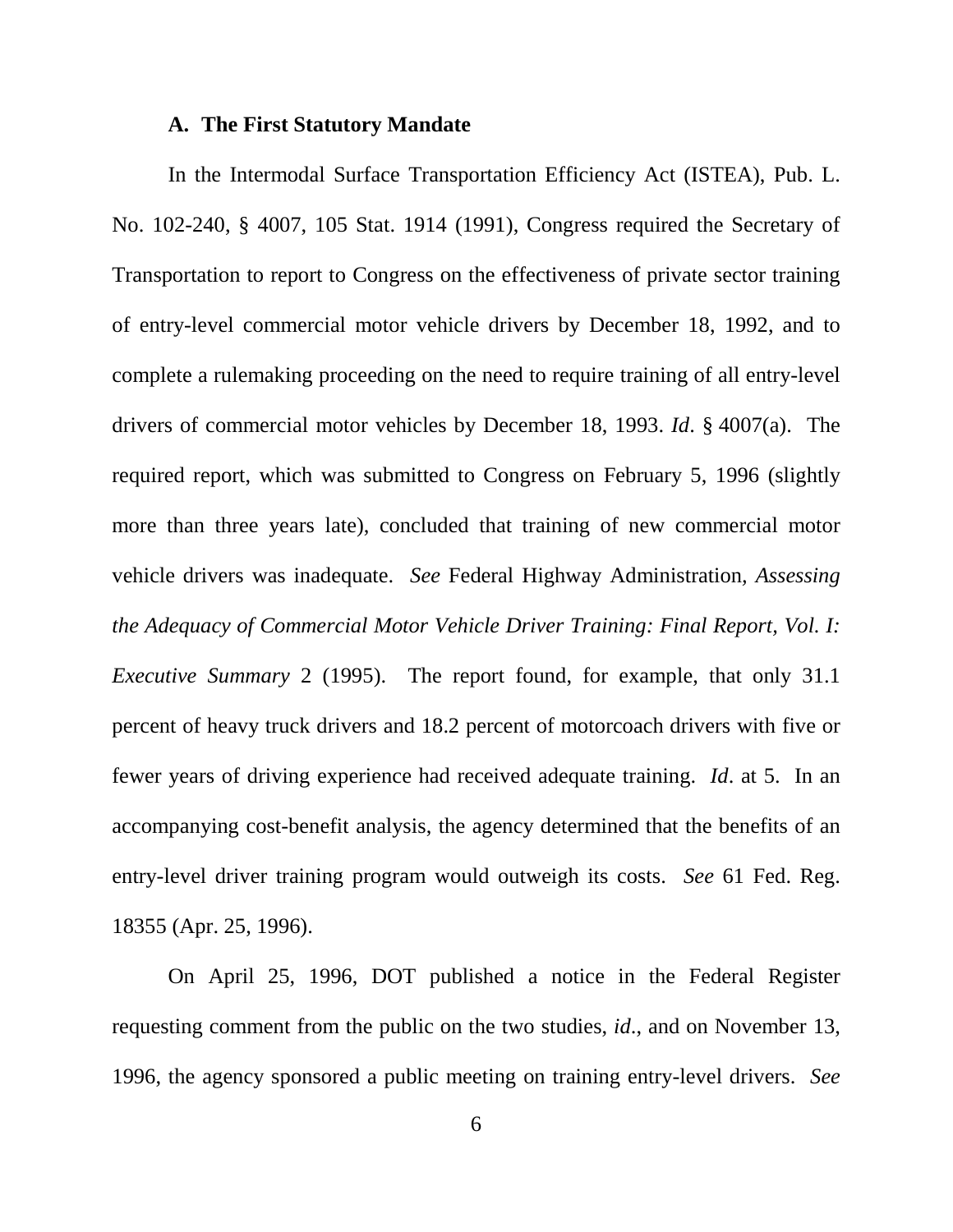61 Fed. Reg. 51076 (Sept. 30, 1996). In the next six years, however, the agency took no steps toward issuing a rule on entry-level driver training.<sup>2</sup>

## **B. The 2002 Lawsuit**

 $\overline{a}$ 

 In November 2002, organizations concerned about vehicle safety, including Petitioner Citizens for Reliable and Safe Highways, filed a petition for a writ of mandamus in this Court, seeking an order directing the Secretary of Transportation to fulfill his statutory duty to promulgate overdue regulations relating to motor vehicle safety, including the regulation on entry-level driver training. The petition pointed out that the agency was supposed to have completed its entry-level driver training rulemaking by *December 18, 1993*—almost nine years earlier. *See* Petition for a Writ of Mandamus and for Relief from Unlawfully Withheld Agency Action, *In re Citizens for Reliable and Safe Highways*, No. 02-1363 (D.C. Cir. Nov. 26, 2002). As part of a settlement agreement between the organizations and DOT, DOT agreed to issue a final rule on minimum training standards for entrylevel commercial motor vehicle drivers by May 31, 2004. *See* Settlement

 $2$  In 1996, as part of an "Act to codify without substantive change laws related to transportation and to improve the United States Code," Pub. L. No. 104-287, 110 Stat. 3388, Congress repealed Sections 4007(a), (c), (d), and (e) of ISTEA. *Id*. § 7(8). In doing so, "Congress appears to have believed it was repealing only obsolete statutory language relating to the [requirement that DOT submit a report]." *Advocates for Highway & Auto Safety v. FMCSA*, 429 F.3d 1136, 1144 (D.C. Cir. 2005).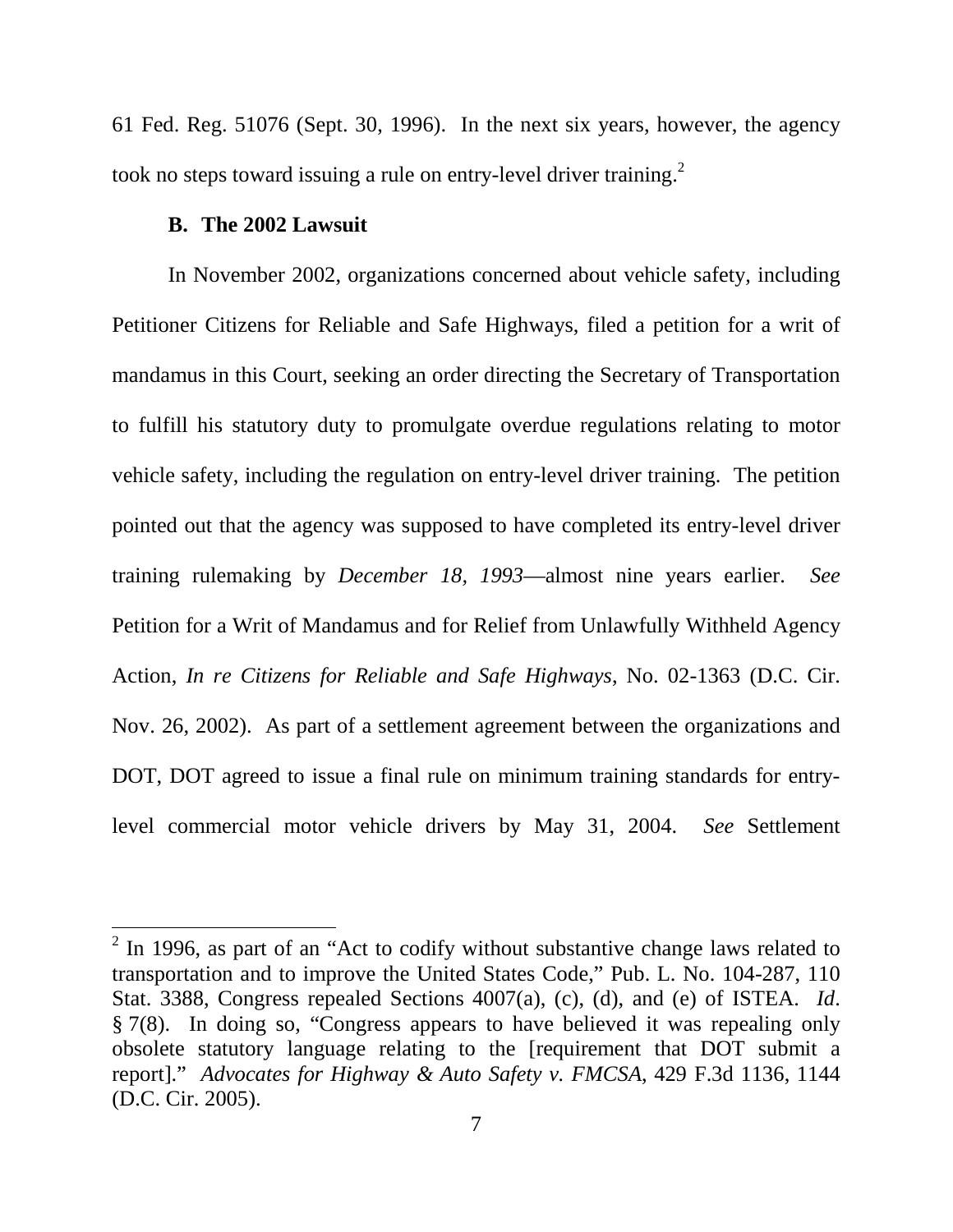Agreement, *In re Citizens for Reliable and Safe Highways*, No. 02-1363 (D.C. Cir. Feb. 24,  $2003$ ).<sup>3</sup>

#### **C. The 2004 Rule and Lawsuit**

 $\overline{a}$ 

On August 15, 2003, almost twelve years after ISTEA was enacted, DOT (through FMCSA) published a notice of proposed rulemaking on minimum training requirements for entry-level commercial motor vehicle operators. On May 21, 2004, it published a final rule. Although the agency expressly acknowledged that training for entry-level drivers was inadequate and stated its belief that a 320 hour model curriculum developed by the Federal Highway Administration that includes extensive behind-the-wheel training "represents the basis for training adequacy," 68 Fed. Reg. at 48865, the rule did not require any of the skills and knowledge training that form the central focus of the model curriculum. Instead, it required training in just four areas: 1) driver qualifications; 2) hours of service; 3) driver wellness; and 4) whistleblower protection. *Id*. at 48868. DOT estimated that the required training would take only 10 hours. 69 Fed. Reg. 29384, 29387 (May 21, 2004).

Petitioner Advocates for Highway and Auto Safety, among others, petitioned this Court for review of the final rule, arguing that the rule was arbitrary and

<sup>3</sup> The petition in *In re Citizens for Reliable and Safe Highways*, No. 02-1363, is available at http://www.citizen.org/documents/Petition%20Final.pdf. The settlement agreement is available at http://www.citizen.org/documents/ TruckSafety%20RulesAgreement0224.pdf.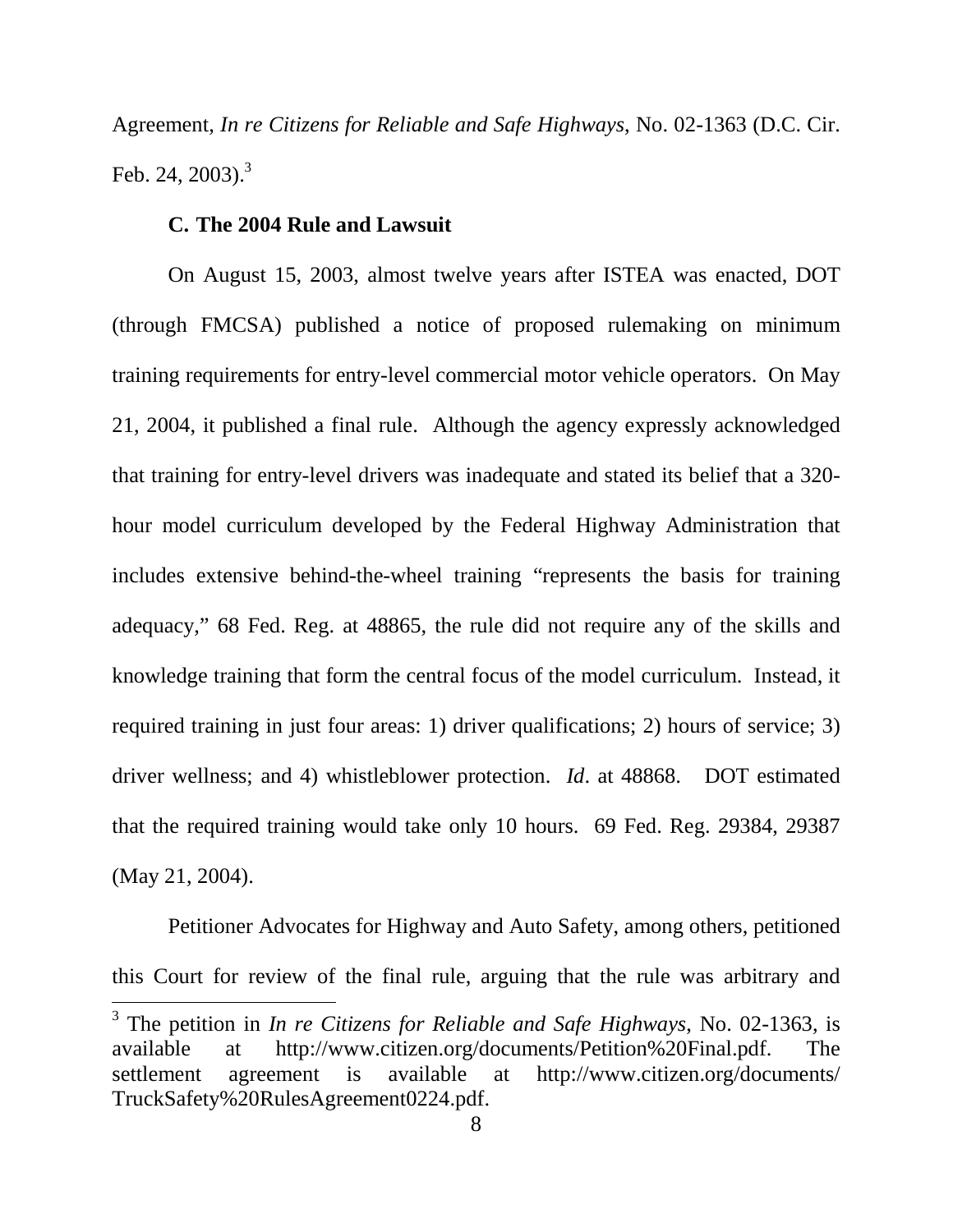capricious because it did not require entry-level drivers to receive any training in how to operate a commercial motor vehicle. In a decision dated December 2, 2005, this Court agreed. *See Advocates for Highway & Auto Safety*, 429 F.3d 1136. The Court determined that the agency had "adopted a final rule whose terms have almost nothing to do with an 'adequate' [commercial motor vehicle] training program." *Id*. at 1147. "FMCSA simply disregarded the volumes of evidence that extensive, on-street training enhances [commercial motor vehicle] safety," the Court continued. *Id*. "FMCSA's action was thus arbitrary and capricious under [the Administrative Procedure Act (APA)]." *Id*. Without vacating the rule, the Court remanded the rule to the agency for further rulemaking. *Id*. at 1140.

On December 26, 2007, approximately two years after this Court's decision, FMCSA issued a proposed rule, "proposing new training standards for entry-level drivers that would include behind-the-wheel . . . as well as classroom training." 72 Fed. Reg. 73226, 73227 (Dec. 26, 2007). FMCSA based the requirements in the proposed rule on the Federal Highway Administration model curriculum and explained that they were "a means to enhance the safety of [commercial motor vehicle] operations on our Nation's highways." *Id*. at 73226, 73232. The comment period, which was initially set to end on March 25, 2008, was later extended until May 23, 2008. *See* 73 Fed. Reg. 15471 (Mar. 24, 2008).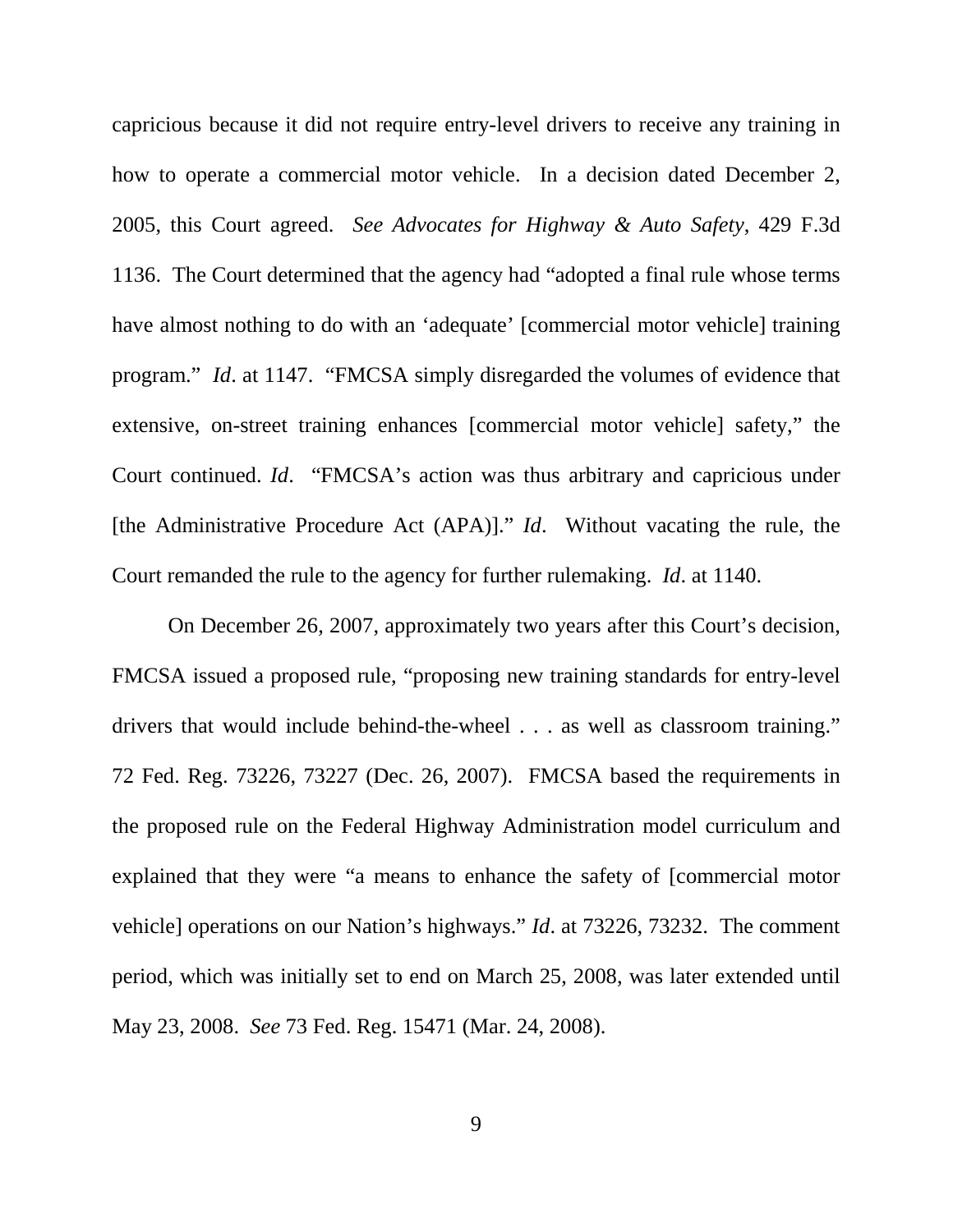#### **D. The Second Statutory Mandate**

After the comment period on the proposed rule closed, four years passed without DOT issuing a final rule on entry-level training for commercial motor vehicle operators. In 2012, Congress again directed DOT to conduct a rulemaking on the issue. Specifically, Congress required the Secretary of Transportation to "issue final regulations establishing minimum entry-level training requirements for an individual operating a commercial motor vehicle." Moving Ahead for Progress in the 21st Century Act (MAP-21), Pub. L. No. 112-141, § 32304, 126 Stat. 405, 791 (July 6, 2012), codified at 49 U.S.C. § 31305(c). Congress specified that the final regulations must 1) address the knowledge and skills necessary to safely operate a commercial motor vehicle; 2) address the specific training needs of drivers seeking passenger or hazardous materials endorsements; 3) require effective instruction to acquire the knowledge, skills, and training to safely operate a commercial motor vehicle, including classroom and behind-the-wheel instruction; 4) require certification that operators meet the requirements that are established; and 5) require training providers to demonstrate that their training meets the requirements of the regulations. *Id*.

MAP-21 directed DOT to issue the entry-level driver training final rule within one year. *Id*. Under Section 3 of MAP-21, the date of the law's enactment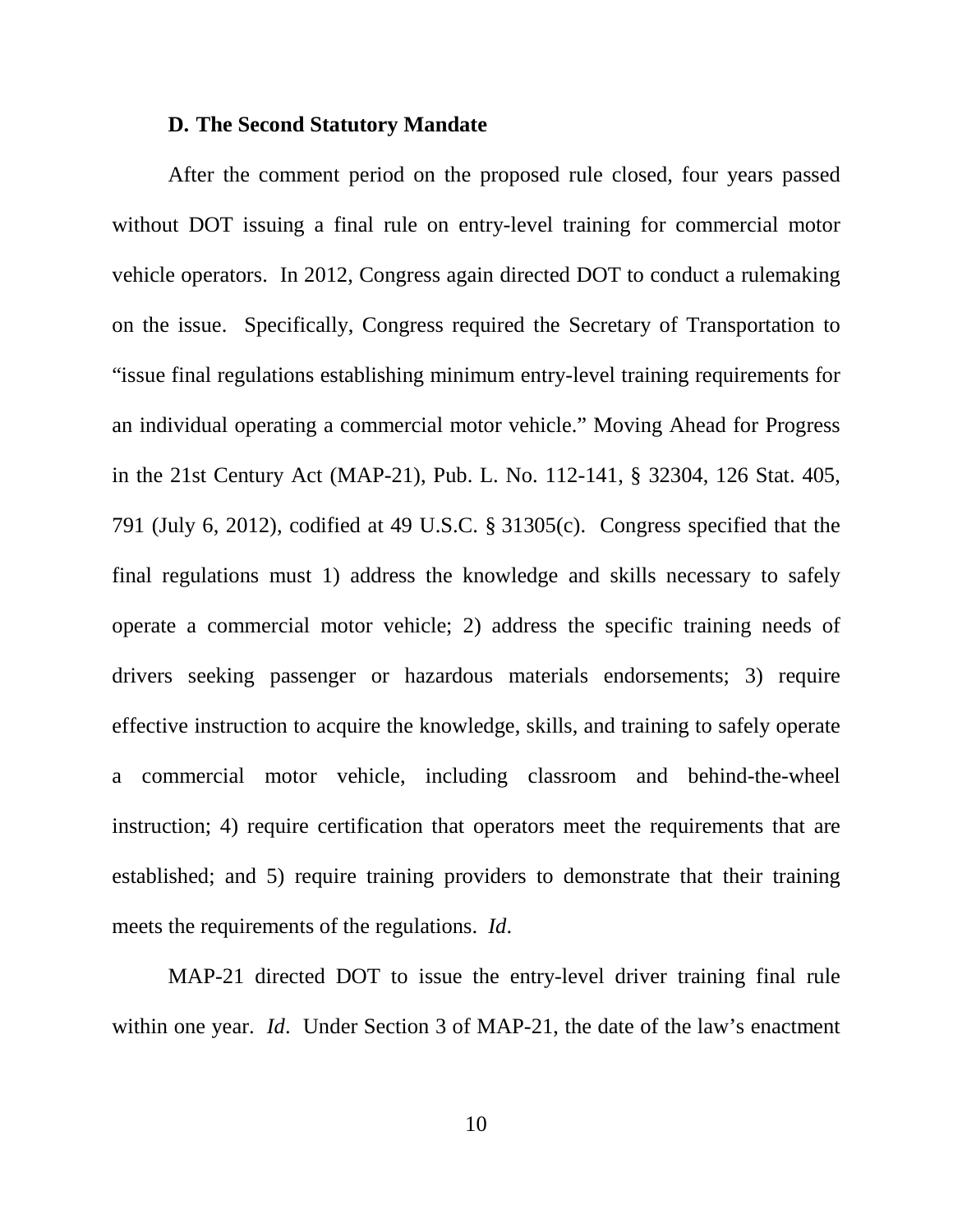is deemed to be October 1, 2012. *Id.*  $\S 3$ , 126 Stat. at  $413<sup>4</sup>$  Accordingly, DOT was required to issue its final rule on entry-level driver training by October 1, 2013.

In the next year—during which it was supposed to complete and publish a final rule—FMCSA held two half-day public listening sessions, *see* 78 Fed. Reg. 13607 (Feb. 28, 2012) (announcing listening session in Louisville on March 22, 2013, from 1:00-4:00 p.m.); 77 Fed. Reg. 75491 (Dec. 20, 2012) (announcing listening session in Charlotte on January 7, 2013, from 9:00-11:00 a.m. and 2:00- 4:00 p.m.), and tasked its Motor Carrier Safety Advisory Committee with coming up with "ideas the Agency should consider" in implementing MAP-21's requirements. 78 Fed. Reg. 57585, 57585 (Sept. 19, 2013). Then, on September 19, 2013—less than two weeks before its deadline for issuing a final rule— FMCSA published a notice in the Federal Register announcing that it was withdrawing its December 26, 2007, proposed rule. *See id*. The agency stated that in light of the comments it received on its 2007 proposed rule, its two listening sessions, the MAP-21 requirements, and the letter report produced by the Motor Carrier Safety Advisory Committee, it had "concluded that a new rulemaking

 $\overline{a}$ 

 $4$  Section 3(a) of MAP-21 stated that, with certain exceptions inapplicable here, the division of the Act that includes the entry-level driver training requirements would take effect on October 1, 2012. Section 3(b) stated that any reference to the enactment date in that division is deemed to be a reference to the division's effective date.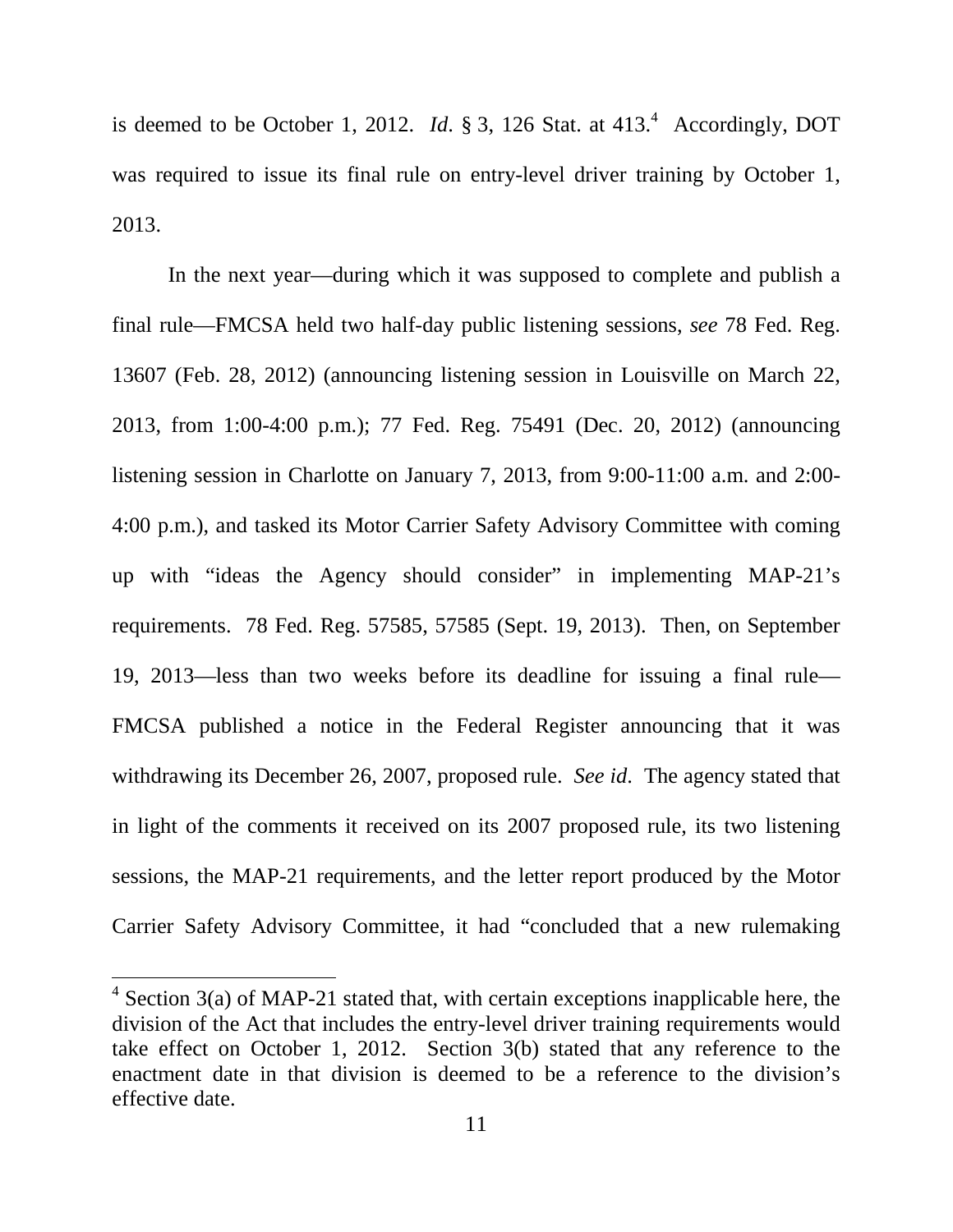should be initiated in lieu of completing the 2007 rulemaking." *Id*. FMCSA did not indicate when it expected to complete its new rulemaking.

The statutory deadline passed, and then an additional ten months, without any apparent agency action on an entry-level driver training rule. On August 19, 2014, FMCSA published a notice in the Federal Register making clear that it has not even begun to work on a proposed rule—and that it does not intend to begin such work any time soon. Instead, the agency announced that it is "exploring the feasibility of conducting a negotiated rulemaking." 79 Fed. Reg. 49044 (Aug. 19, 2014). According to the notice, the agency has "retained a neutral convener" who, "among other things," will "interview affected interests, including but not limited to, [commercial motor vehicle] driver organizations, [commercial motor vehicle] training organizations, motor carriers (of property and passengers) and industry associations, State licensing agencies, State enforcement agencies, labor unions, safety advocacy groups, and insurance companies and associations," "determine whether additional categories of interested parties may be necessary," "examine the potential for adequate and balanced representation of these varied interests on an advisory committee that would be convened to negotiate the regulation," and then "submit a written 'convening' report of findings and recommendations to the Agency." *Id*. at 49044-45. The agency provided no time frame in which the convener would complete these tasks. Only after all of the tasks are completed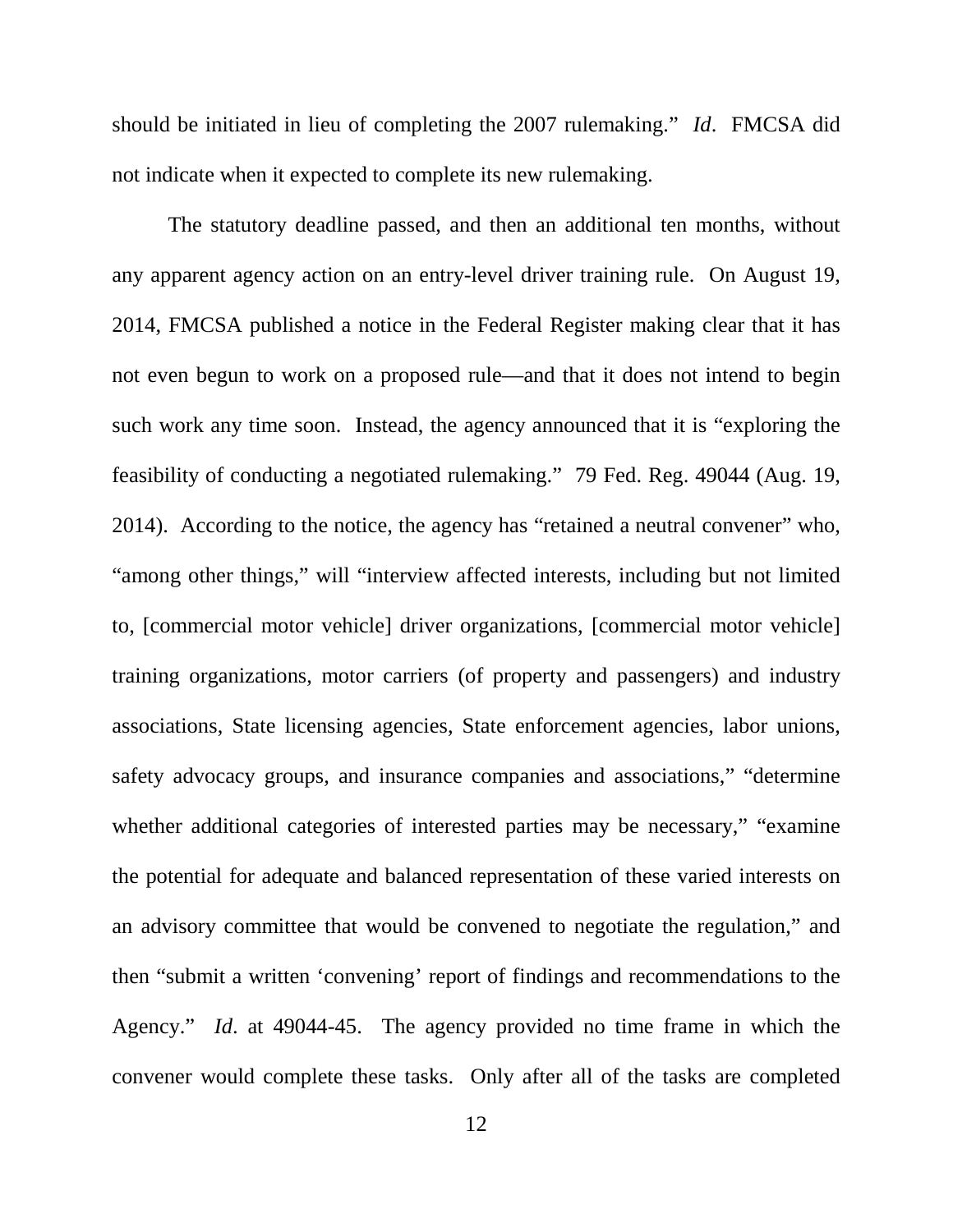will the agency make a decision about whether to proceed with a negotiated rulemaking or "proceed with traditional notice-and-comment rulemaking," *id*. at 49045, and begin the rulemaking process.

#### **REASONS FOR ISSUANCE OF THE WRIT**

## **A. DOT's Failure To Issue the Entry-Level Driver Training Regulation Is Unlawful.**

DOT's failure to promulgate entry-level driver training regulations by the statutory deadline violates the unambiguous language of MAP-21. MAP-21 directed DOT to issue final regulations establishing minimum entry-level training requirements for commercial vehicle operators by October 1, 2013. *See* Pub. L. No. 112-14, § 32304, 126 Stat. at 791 ("Not later than 1 year after the date of enactment . . . the Secretary *shall* issue final regulations establishing minimum entry-level training requirements for an individual operating a commercial motor vehicle . . . ." (emphasis added)). DOT's failure to issue regulations by that deadline constitutes agency action "unlawfully withheld" and "not in accordance with law" under the APA. *See* 5 U.S.C. § 706.

## **B. This Court Should Issue an Order Compelling DOT To Promulgate the Entry-Level Driver Training Regulation by a Date Certain.**

Because DOT violated a clear statutory mandate, thereby unlawfully withholding agency action required by law, this Court should order the agency to promulgate the entry-level driver training rule by a date certain. The APA specifies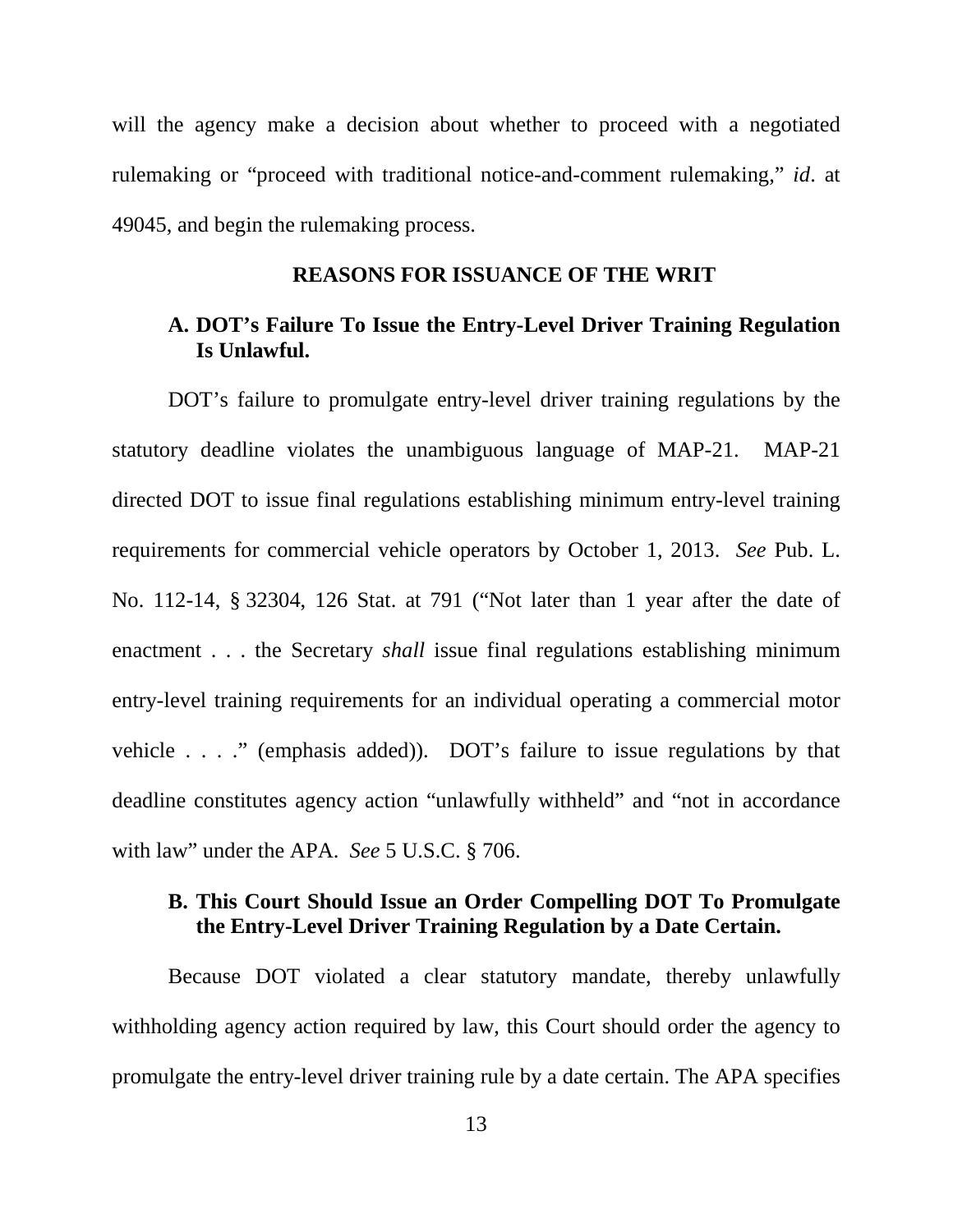that a "reviewing court *shall* ... compel agency action unlawfully withheld." 5 U.S.C. § 706 (emphasis added). And this Court issues writs of mandamus "to correct transparent violations of a clear duty to act." *In re Am. Rivers & Idaho Rivers United*, 372 F.3d 413, 418 (D.C. Cir. 2004) (internal quotation marks and citations omitted); *see*, *e.g.*, *In re Aiken County*, 725 F.3d 255, 257 (D.C. Cir. 2013) (noting that the Court's "task is to ensure, in justiciable cases, that agencies comply with the law as it has been set by Congress" and granting petition for a writ of mandamus where Nuclear Regulatory Commission failed to act within the statutorily-mandated deadlines). Here, the agency has violated a clear duty to act, and the Court should issue a writ of mandamus ordering the agency to act.

 The multi-factor test originally set forth in *TRAC*, 750 F.2d at 80, to evaluate claims of unreasonable delay further demonstrates that the Court should order DOT to issue the entry-level driver training rule. *See*, *e.g.*, *In re Bluewater Network*, 234 F.3d 1305, 1315 (D.C. Cir. 2000) (citing *TRAC* factors in case in which statute commanded agency to act by a set date). *But see*, *e.g.*, *In re Aiken County*, 725 F.3d 255 (granting mandamus where agency violated statutory deadline without citing *TRAC* factors). The *TRAC* test states that:

(1) [T]he time agencies take to make decisions must be governed by a rule of reason; (2) where Congress has provided a timetable or other indication of the speed with which it expects the agency to proceed in the enabling statute, that statutory scheme may supply content for this rule of reason; (3) delays that might be reasonable in the sphere of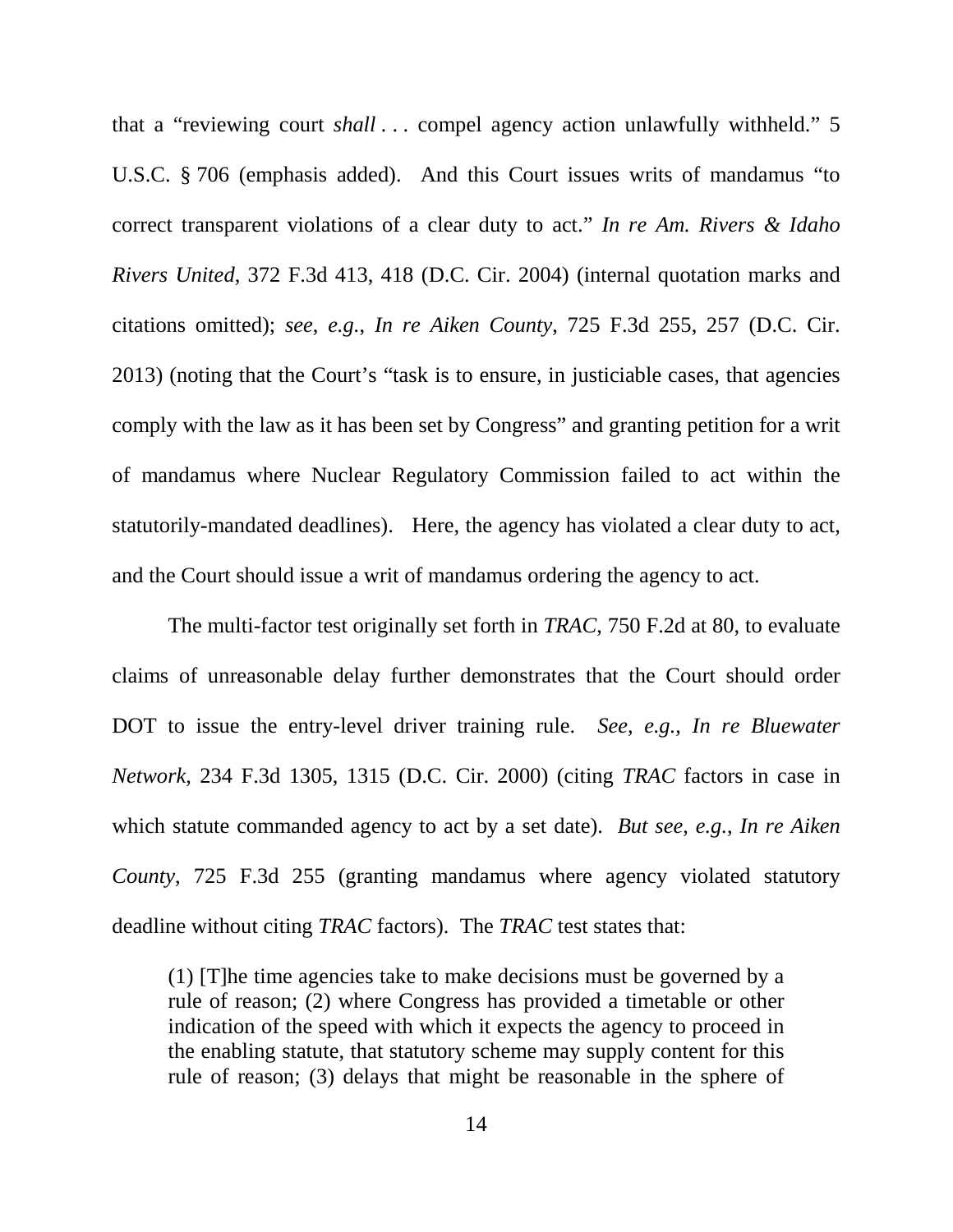economic regulation are less tolerable when human health and welfare are at stake; (4) the court should consider the effect of expediting delayed action on agency activities of a higher or competing priority; (5) the court should also take into account the nature and extent of the interests prejudiced by delay; and (6) the court need not find any impropriety lurking behind agency lassitude in order to hold that agency action is unreasonably delayed.

*TRAC*, 750 F.2d at 80 (citations and internal quotation marks omitted).

"The first and most important" of the TRAC factors looks to whether the length of the delay is governed by a "rule of reason." *In re Core Commc'ns, Inc.*, 531 F.3d 849, 855 (D.C. Cir. 2008). Where Congress provides a timetable in a statute, that timetable, under the second factor, supplies the "rule of reason," setting forth what is reasonable under the statute. *TRAC*, 750 F.2d at 80. Here, MAP-21 specified that the final rule had to be promulgated within a year of the statute's enactment. *See* Pub. L. No. 112-14, § 32304, 126 Stat. at 791. Given Congress's specification of a timetable, DOT's failure to promulgate a final rule (or even issue a proposed rule) almost a year after the statutory deadline has passed is unreasonable.

Furthermore, the deadline set by MAP-21 is only the most recent of the deadlines that DOT has missed. Congress first ordered DOT to conduct a rulemaking addressing the need for entry-level driver training in *1991*, requiring that rulemaking to be completed within twenty-four months. Over twenty years later, DOT still has not promulgated the required regulation. A delay of this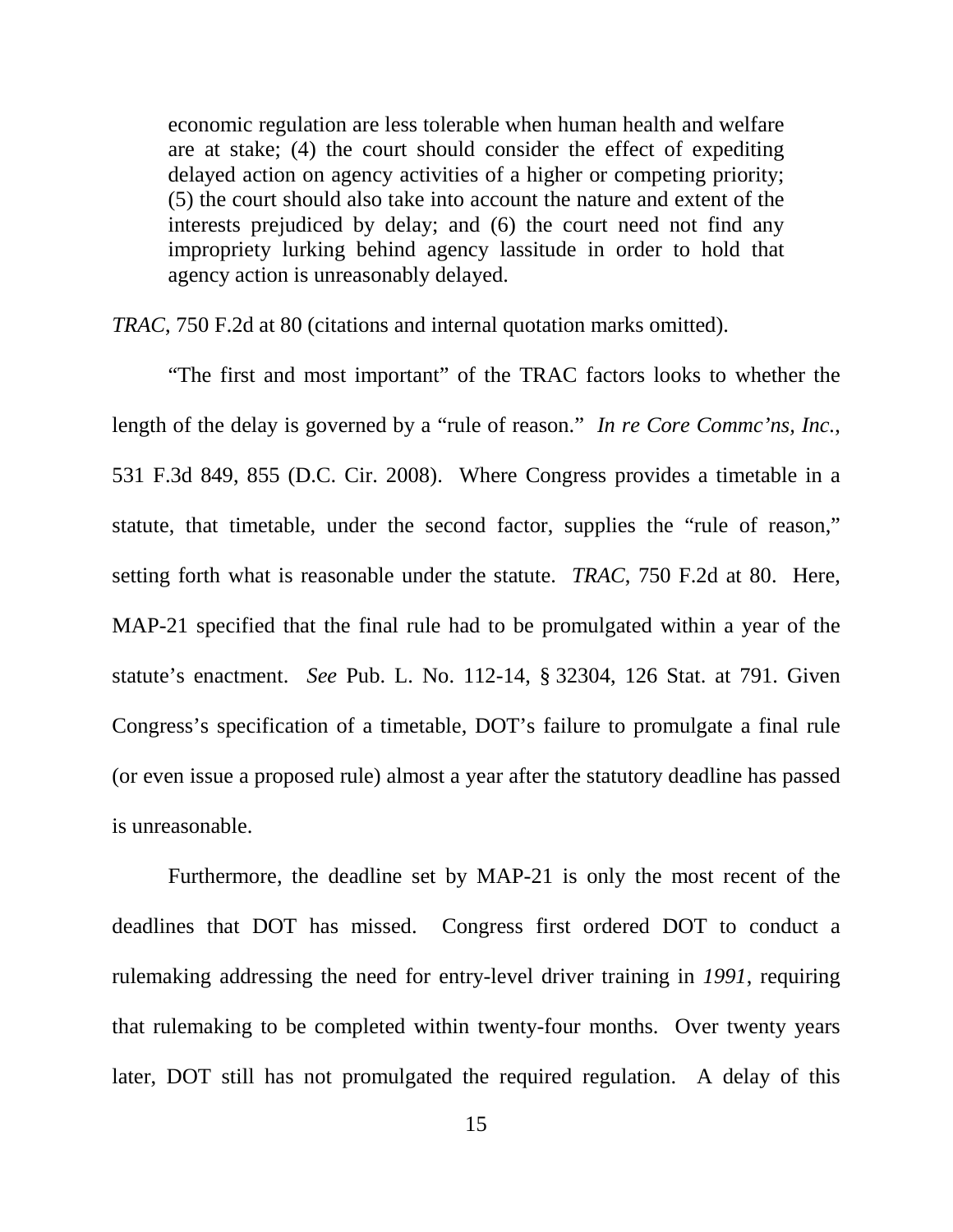magnitude is "nothing less than egregious." *In re Am. Rivers & Idaho Rivers United*, 372 F.3d at 419 (finding a more than six-year delay egregious); *see Midwest Gas Users Ass'n v. FERC*, 833 F.2d 341, 359 (D.C. Cir. 1987) ("[T]his court has stated generally that a reasonable time for an agency decision could encompass 'months, occasionally a year or two, but not several years or a decade.'" (quoting *MCI Telecomms. Corp. v. FCC*, 627 F.2d 322, 340 (D.C. Cir. 1980))). "If these circumstances do not constitute agency action unreasonably delayed, it is difficult to imagine circumstances that would." *Radio-Television News Directors Ass'n v. FCC*, 229 F.3d 269, 272 (D.C. Cir. 2000) (citation omitted). $5$ 

Although DOT issued a rule on driver training in 2004, 69 Fed. Reg. 29384, that rule bore so little connection with the record assembled by the agency that this Court declared it arbitrary and capricious and remanded to the agency "for further rulemaking consistent" with its opinion. *Advocates for Highway & Auto Safety*, 429 F.3d at 1140. DOT's failure to issue a final rule on entry-level driver training in the more than eight years that have passed since the Court's remand makes the

 $\overline{a}$ 

<sup>&</sup>lt;sup>5</sup> As noted above, *supra* n.2, in 1996, Congress repealed the section of ISTEA that required DOT to conduct a rulemaking on entry-level driver training, appearing to believe that, in doing so, it was repealing only the obsolete language requiring DOT to submit a report on driver training to Congress. *See Advocates for Highway & Auto Safety*, 429 F.3d at 1144. Whether or not ISTEA's rulemaking requirement remained in effect after 1996, the fact remains that Congress first instructed DOT to complete a rulemaking on driver training over twenty years ago.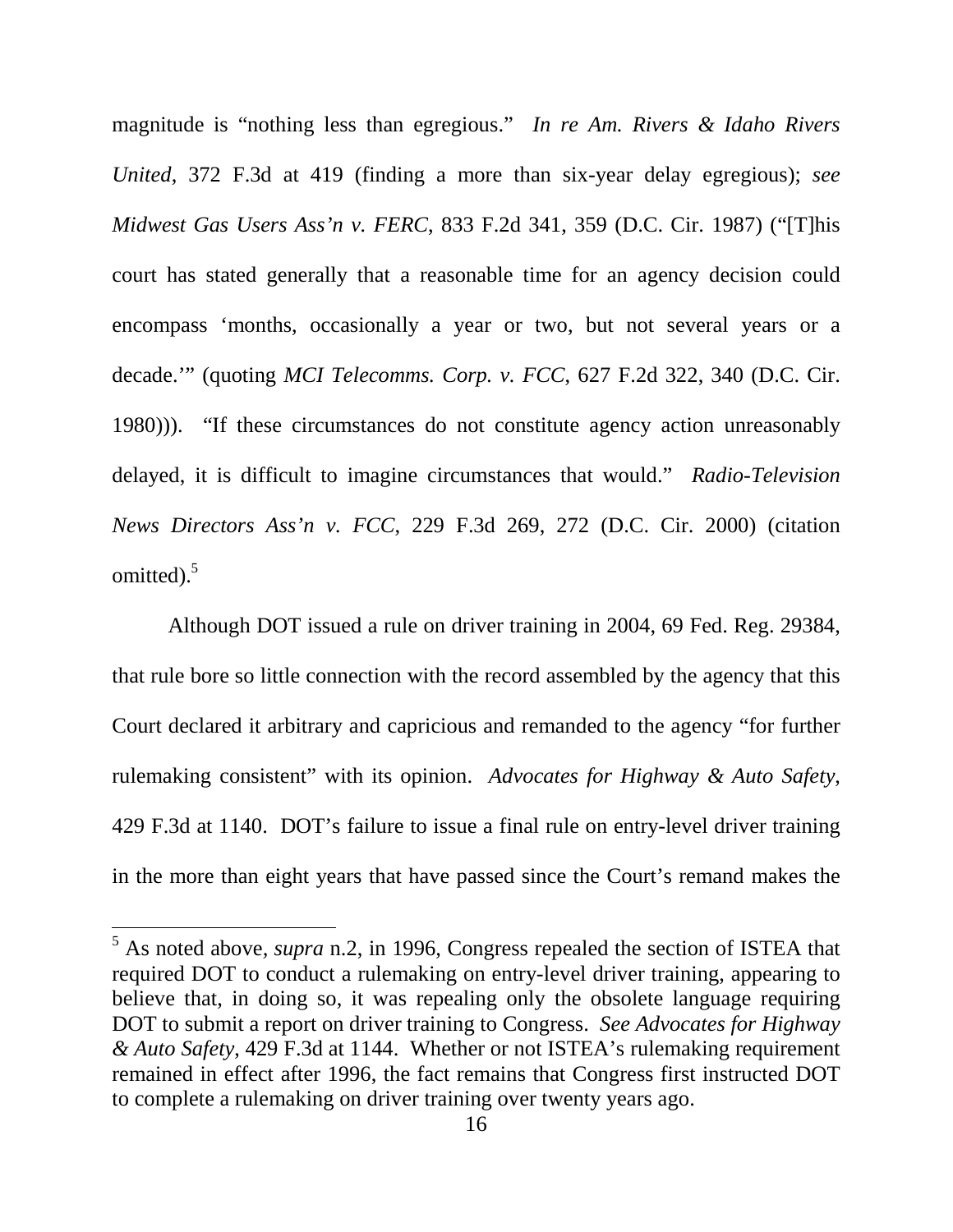need for an immediate remedy here particularly apparent. *See In re People's Mojahedin Org. of Iran*, 680 F.3d 832, 837 (D.C. Cir. 2012) (explaining that fact that agency "failed to heed our remand" was "decisive" and granting mandamus where agency did not act within twenty months of Court's remand); *In re Core Commc'ns*, 531 F.3d at 857 (holding that six-year delay in responding to Court's remand was unreasonable, explaining that "that factor [was] decisive," and granting mandamus); *Radio-Television News Directors Ass'n*, 229 F.3d 269 (granting mandamus where agency did not act within nine months of Court's remand). By failing to promulgate a new regulation consistent with the Court's opinion, "the agency . . . effectively nullified [the Court's] determination that [the 2004 final rule was] invalid, because [the Court's] remand without vacatur left [that rule] in place." *In re Core Commc'ns*, 531 F.3d at 856.

The third and fifth *TRAC* factors likewise weigh in favor of setting a firm deadline for DOT to issue the entry-level driver training rule. These factors consider, respectively, whether "human health and welfare are at stake," and "the nature and extent of the interests prejudiced by delay." *TRAC*, 750 F.2d at 80. Here, the interests at stake are the safety of drivers and passengers on our nation's roads. As FMCSA explained when it issued its (now-withdrawn) proposed rule in 2007, regulations "would strengthen the Agency's entry-level driver training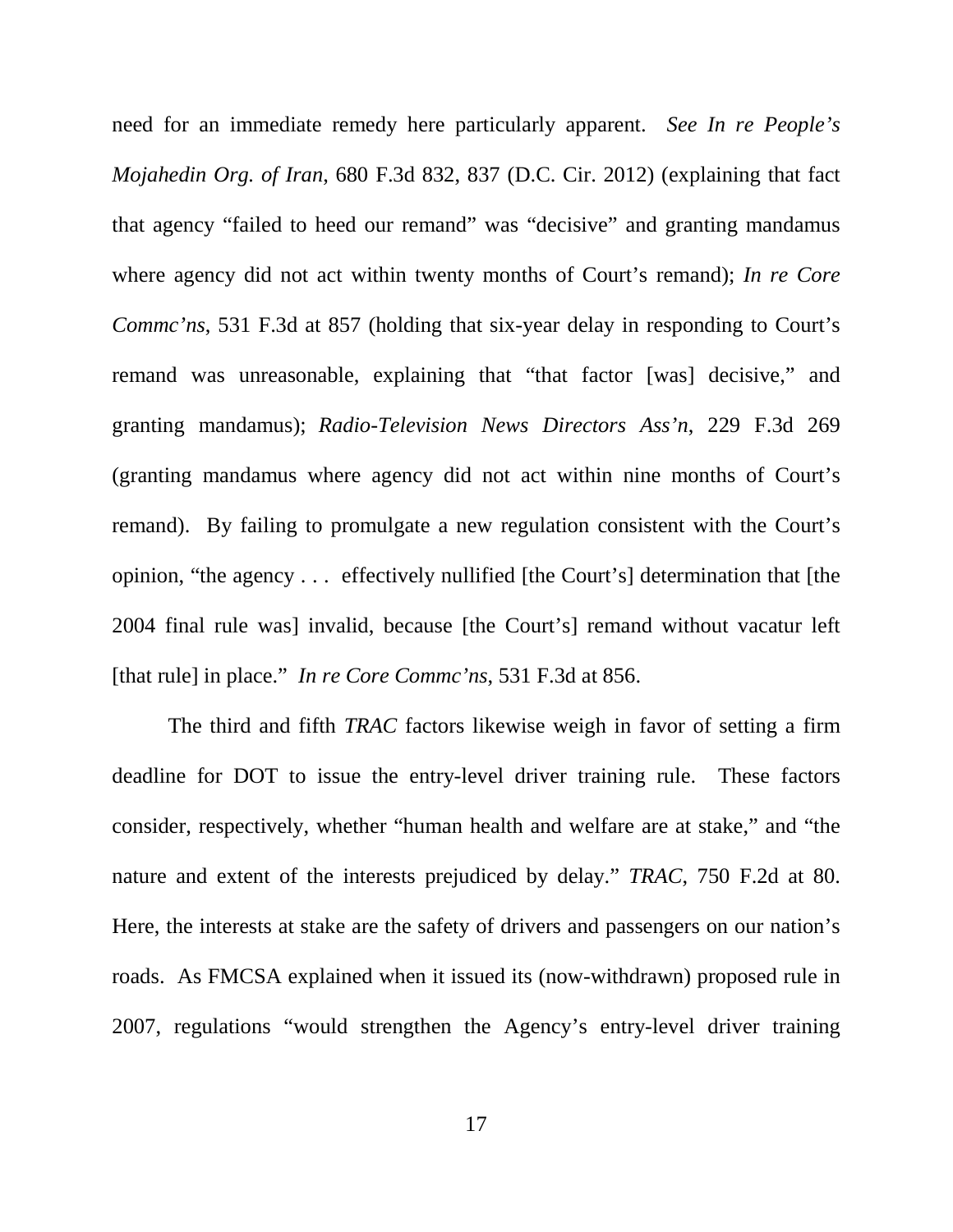requirements as a means to enhance the safety of [commercial motor vehicle] operations on our Nation's highways." 72 Fed. Reg. at 73226.

Finally, the fourth *TRAC* factor—which looks at whether mandating agency action would interfere with other agency priorities, *TRAC*, 750 F.2d at 80—also supports relief. Congress's establishment of a timetable for the agency to act makes clear that Congress wanted the agency to prioritize the entry-level driver training regulations. "Congress undoubtedly knew the . . . demands placed upon the [agency] and nonetheless limited [its] time to act" on MAP-21's statutory mandate*. In re People's Mojahedin Org.*, 680 F.3d at 837. By setting a date by which the agency must act, Congress itself set the agency's priorities vis-a-vis other agency activities. *Cf. TVA v. Hill*, 437 U.S. 153, 194 (1978) ("Once Congress . . . has decided the order of priorities in a given area, it is for the Executive to administer the laws and for the courts to enforce them when enforcement is sought.").

In sum, the *TRAC* factors highlight the need for this Court to order defendants to issue proposed regulations establishing minimum entry-level training requirements for commercial motor vehicle operators by a date certain. Moreover, Petitioners have no other judicial or administrative remedy. DOT's actions show that it does not feel compelled to act by congressional mandates or the Court's earlier decision, which set no timetable. Therefore, absent imposition of a deadline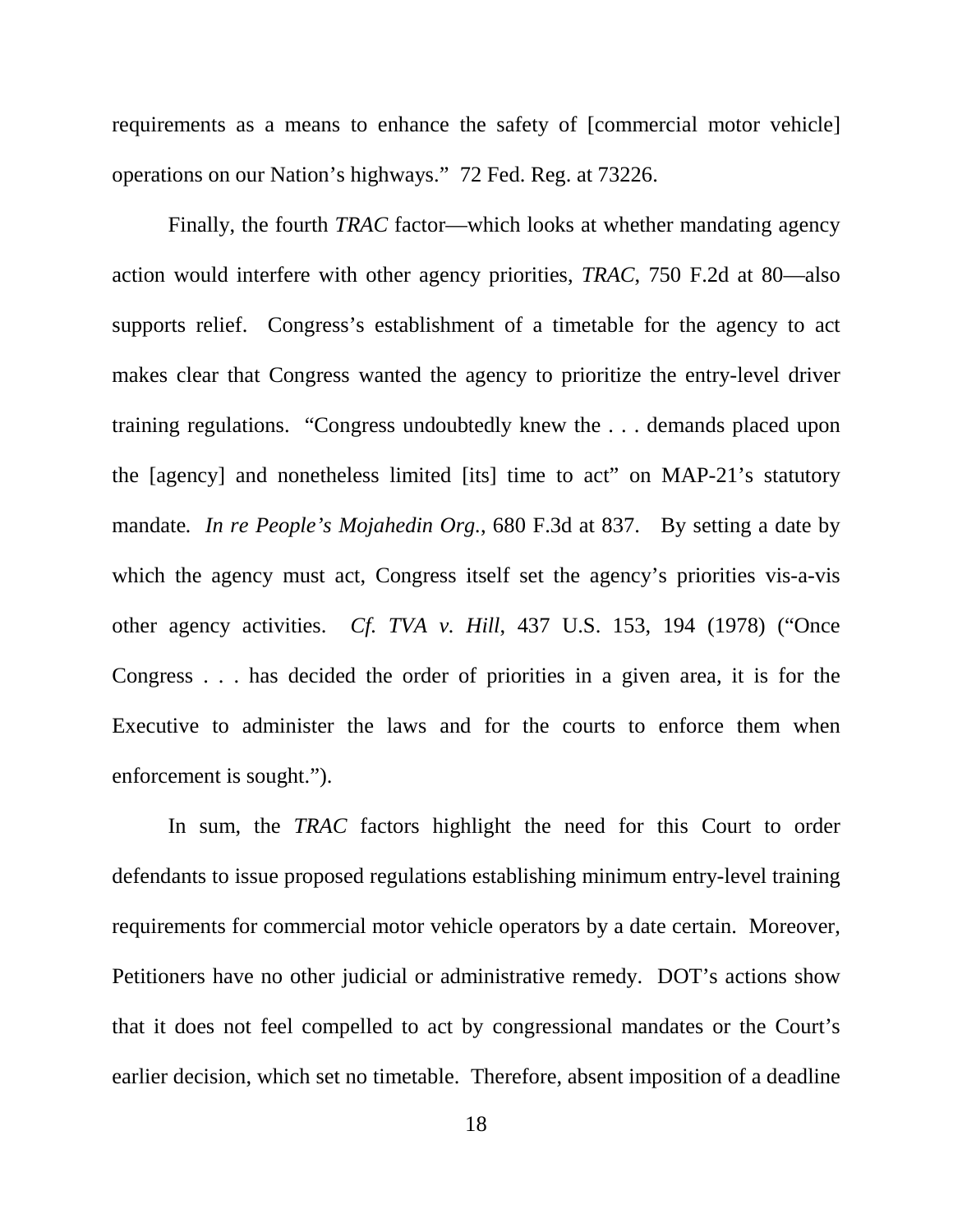from the Court, the agency will be able to continue to delay indefinitely, depriving Petitioners of an entry-level driver safety rule that Congress has determined is needed to keep our roads safe for drivers and passengers. In light of the length of the delay, DOT's recalcitrance, and the safety concerns underlying the statutory mandate, the Court should order DOT to publish a proposed rule within 60 days of the Court's order and to issue a final rule within 120 days thereafter.

#### **RELIEF SOUGHT**

Petitioners ask that the Court issue a writ of mandamus directing Respondents to publish proposed regulations establishing entry-level training requirements for commercial motor vehicle operators within 60 days of the Court's order, and to issue a final rule within 120 days after the proposed rule is published. The Court should also retain jurisdiction to monitor Respondents' compliance with the Court's order.

Respectfully submitted,

 /s/ Adina H. Rosenbaum Adina H. Rosenbaum Allison M. Zieve PUBLIC CITIZEN LITIGATION GROUP 1600 20th Street NW Washington, DC 20009 (202) 588-1000

Henry Jasny ADVOCATES FOR HIGHWAY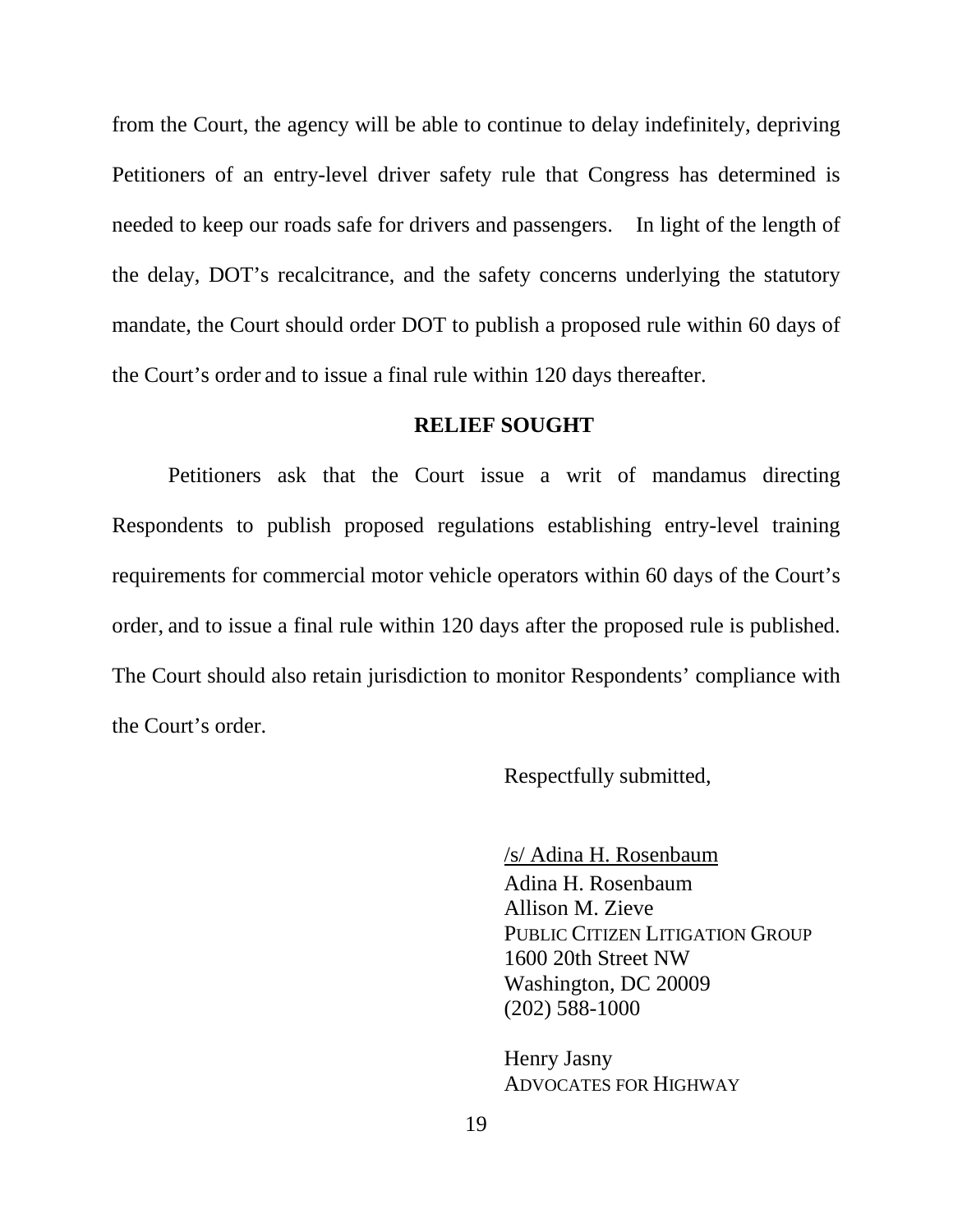AND AUTO SAFETY 750 First Street NE Washington, DC 20002 (202) 408-1711

*Counsel for Petitioners* 

September 18, 2014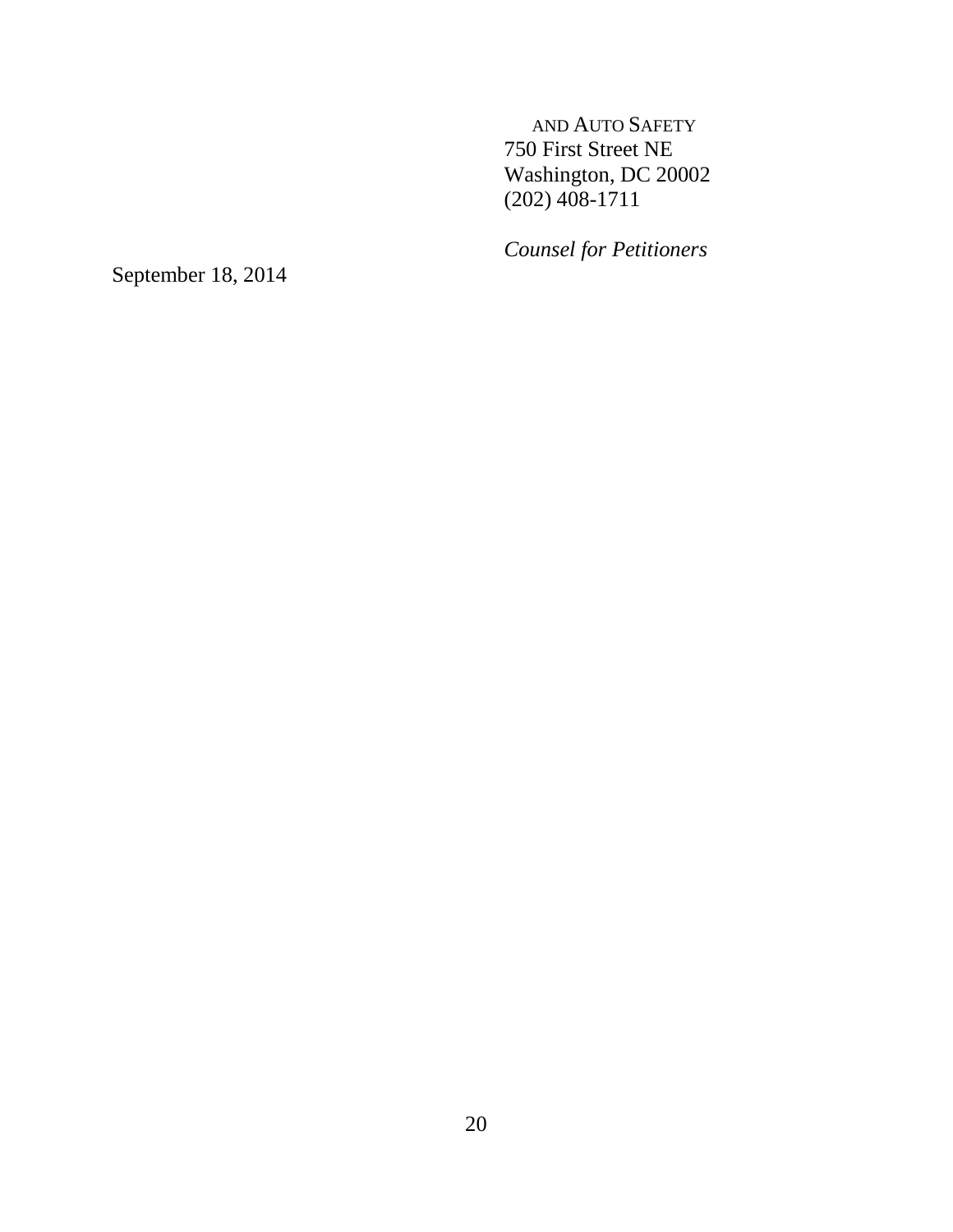## **Certificate as to Parties, Rulings, and Related Cases Under Circuit Rules 21(d) and 28(a)(1) (Including Circuit Rule 26.1 Statement)**

Pursuant to Rules  $21(d)$ ,  $26.1$ , and  $28(a)(1)$  of this Court, counsel for Petitioners certifies as follows:

#### **A. Parties and Amici**

 Petitioners are Advocates for Highway and Auto Safety, the International Brotherhood of Teamsters, and Citizens for Reliable and Safe Highways. Advocates for Highway and Auto Safety and Citizens for Reliable and Safe Highways are nonprofit organizations that work to improve truck safety. The International Brotherhood of Teamsters is a labor union representing more than 1.2 million workers, including commercial truck drivers, in the United States and Canada. None of the Petitioners issues shares or debt securities to the public or has a parent, subsidiary, or affiliate that has issued shares or debt securities to the public.

Respondents are Anthony Foxx, the Secretary of the United States Department of Transportation; the United States Department of Transportation; and the Federal Motor Carrier Safety Administration.

## **B. Ruling Under Review**

This petition seeks relief from Respondents' failure to issue a rule on entrylevel driver training, as required by the Moving Ahead for Progress in the 21st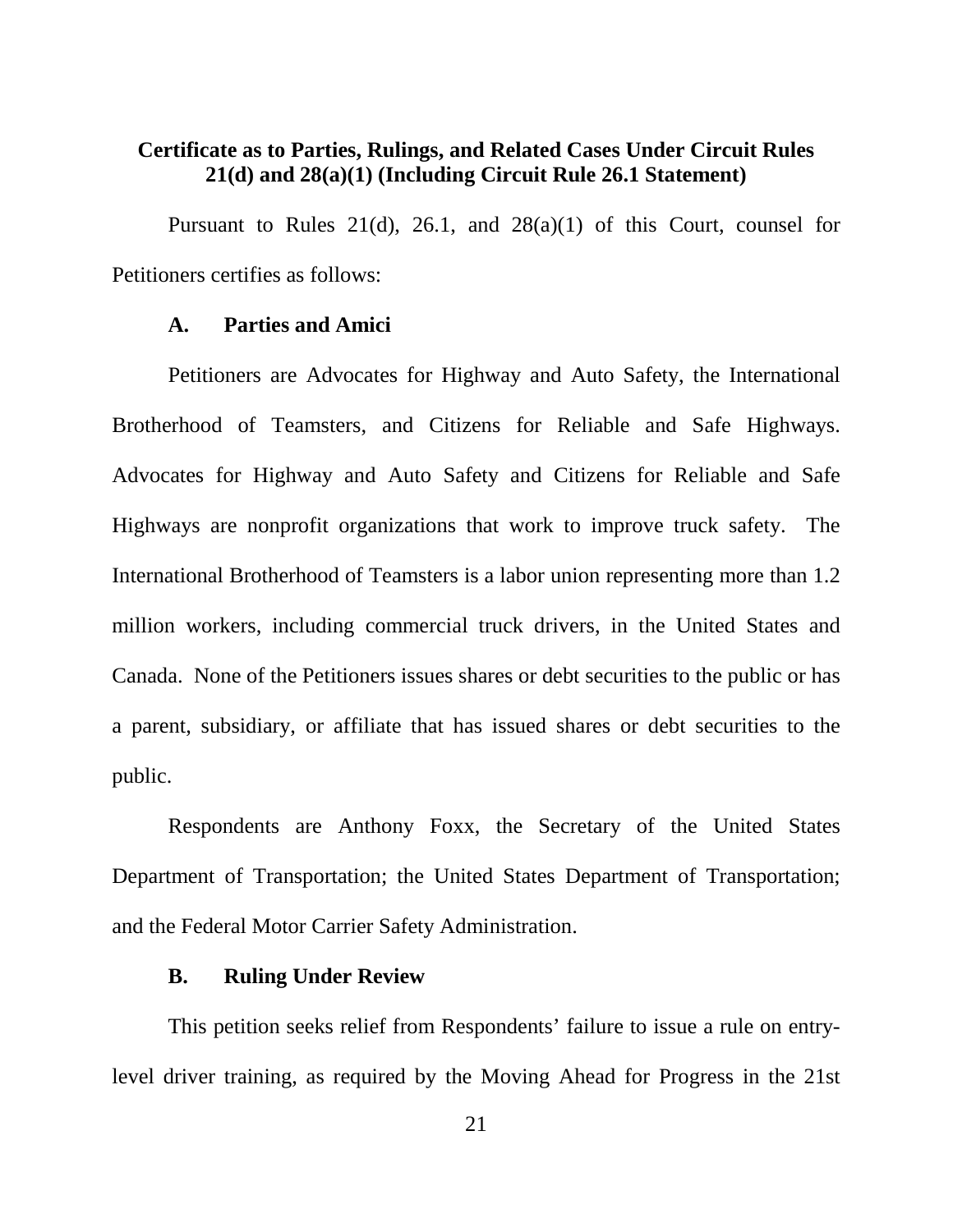Century Act, Pub. L. No. 112-141, § 32304, 126 Stat. 405, 791 (2012), codified at 49 U.S.C. § 31305(c).

#### **C. Related Cases**

In 2002, non-profit organizations, including Petitioner Citizens for Reliable and Safe Highways, filed a writ of mandamus seeking an order directing the Secretary of Transportation to promulgate overdue regulations on motor vehicle safety, including the regulation on entry-level driver training. *In re Citizens for Reliable and Safe Highways*, No. 02-1363 (D.C. Cir.). That case settled, with DOT agreeing to issue a final rule on driver training by May 31, 2004.

 In 2004, non-profit organizations, including Petitioner Advocates for Highway and Auto Safety, filed a petition challenging an entry-level driver training rule promulgated by FMCSA. *Advocates for Highway & Auto Safety v. FMCSA*, 429 F.3d 1136 (D.C. Cir. 2005). The Court declared the rule arbitrary and capricious and remanded to the agency for further proceedings.

Respectfully submitted,

 /s/ Adina H. Rosenbaum Adina H. Rosenbaum Counsel for Petitioners